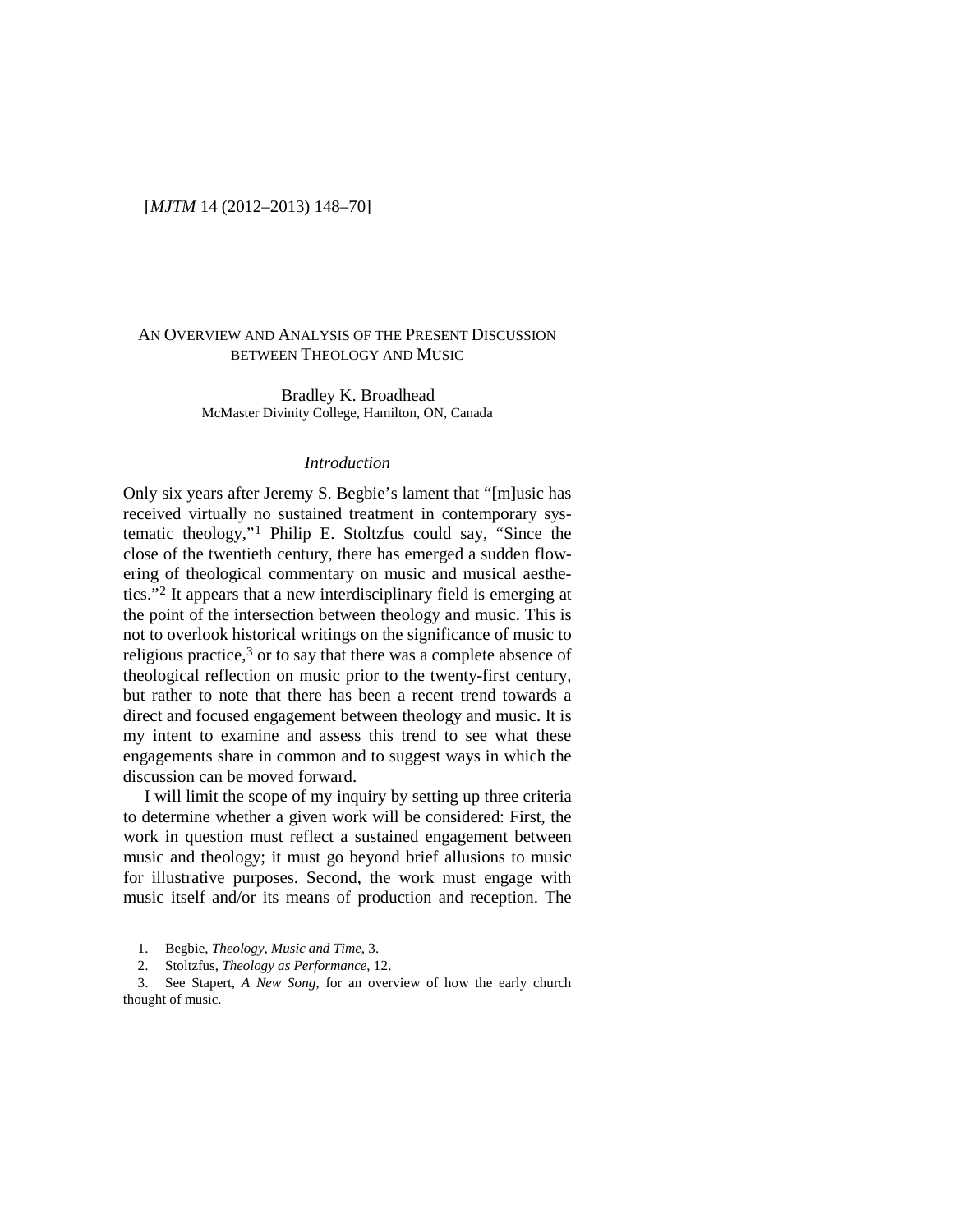latter may include the circumstances out of which the music emerges insofar as it is demonstrably relevant to the production of this music. In other words, the focus must be on the qualities and characteristics of music as opposed to the words and/or images and personalities it may happen to accompany. Third, the theological framework interacting with music must be at least broadly Christian.[4](#page-1-0)

Even through the lens of this narrowed scope, the field of theology and music is filled with many different, and often competing, agendas. This may be due in part to the fact that musical notes and phrases by themselves, unlike words and sentences, do not make reference to phenomena outside of themselves, although they easily *associate* with extrinsic elements. This penchant for association allows music to be utilized by a spectrum of views diverse enough to encompass everything from a conservative orthodoxy to process theology and feminism.

In order to discern what trends are emerging in the midst of this diversity, it is necessary to create some methodological categories. For Begbie, the intersection of theology and music involves two basic approaches: the first being the "bearing of theo-logy on the arts<sup>"[5](#page-1-1)</sup> (including music) and the second being "the ways in which music can benefit theology."[6](#page-1-2) Begbie acknowledges that these two are interrelated, but his own works show a marked difference in relation to his approach.<sup>[7](#page-1-3)</sup> While helpful, these categories are too narrow in terms of Begbie's use of them, or too broad when expanded theoretically for the current task. Alternatively, Stoltzfus suggests arranging the field around the projects of prominent authors: "One can observe in the new literature three theological-aesthetic options taking shape: Albert Blackwell's "sacred in music," Heidi Epstein's "feminist

<span id="page-1-0"></span>4. The intersection of theology and music may be of interest to the broader study of religion and to other faiths as well. At present, however, most writers are operating with a broadly Christian framework.

6. Begbie, *Theology, Music and Time*, 5.

<span id="page-1-3"></span><span id="page-1-2"></span><span id="page-1-1"></span>7. Compare Begbie, *Voicing Creation's Praise*, and Begbie, *Resounding Truth*, which take the first approach, with Begbie, *Theology, Music and Time*, where he adopts the second.

<sup>5.</sup> Begbie, *Voicing Creation's Praise*, xviii.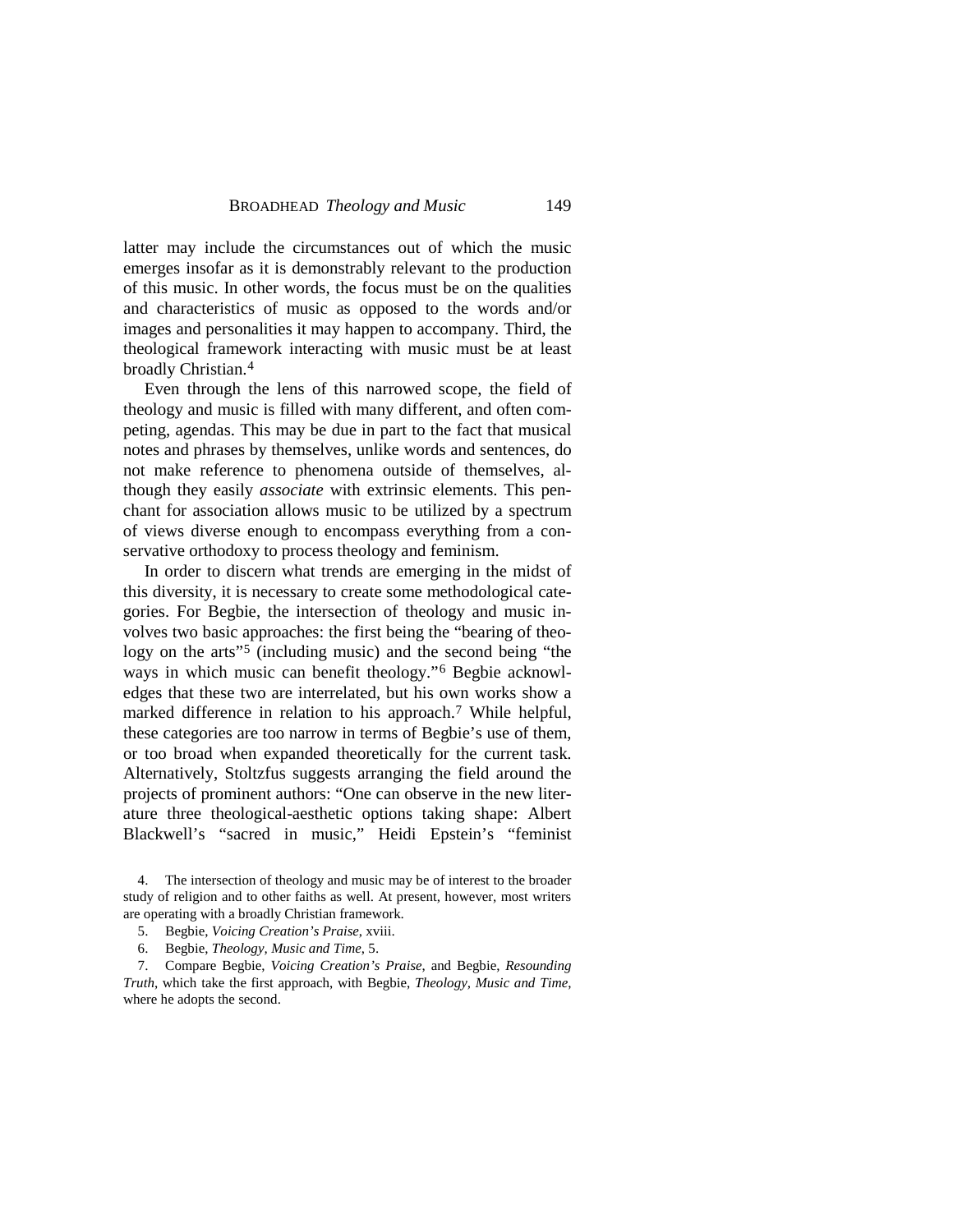theology of music," and Jeremy Begbie's "theology through music."[8](#page-2-0) I believe Stoltzfus is on to something here, but these categories are a little too narrow: these individuals are certainly key players in the emergence of studies on theology and music, but they have yet to inspire substantial secondary literature or followers who have furthered their approaches in significant ways. Categories are needed that have the potential to encompass not only these major players, but also the work of their lesserknown colleagues in the field, as well as previous forays into the area. Expanding Stoltzfus's categories should provide a taxonomy that is able to meet this need.<sup>9</sup>

I propose organising the field of theology and music according to the following methodological categories: The first is aesthetics, by which I mean beauty and transcendence in relation to God. Contra Stoltzfus, it seems to me that "the theological aes-thetics of beauty"<sup>[10](#page-2-2)</sup> remain part of emerging discussion in the field; in fact Blackwell's approach exemplifies this. Expanding the "sacred in music" to aesthetics allows me to include the insights of the likes of Richard Viladesau in *Theology and the Arts: Encountering God through Music, Art and Rhetoric*. The second is a dialogue through analogy, by which I mean drawing relevant connections between aspects of music and aspects of theology, hopefully resulting in mutually edifying insights. This category encompasses much of Begbie's approach, especially when he is exploring what music can do for theology. It also leaves room for the fascinating enterprise of Francis Young in *The Art of Performance*. The third is primarily defined by

<span id="page-2-0"></span>8. Stoltzfus, *Theology as Performance*, 12. See Blackwell, *Sacred in Music*; Epstein, *Melting the Venusberg*; Begbie, *Theology, Music and Time*. Presumably, Stoltzfus would add to this his own category of "theology as performance."

<span id="page-2-1"></span>9. Unfortunately, while I interact with Stoltzfus's useful survey of this area and expand on his categories, I lack space to deal with the bulk of his own work. Since much of it revolves around an analysis of the relationship of Schleiermacher, Barth, and Wittgenstein to music instead of focusing on music on its own terms in relation to theology, I pass over it in favor of other works more suited to my own endeavor.

<span id="page-2-2"></span>10. Stoltzfus, *Theology as Performance*, 12.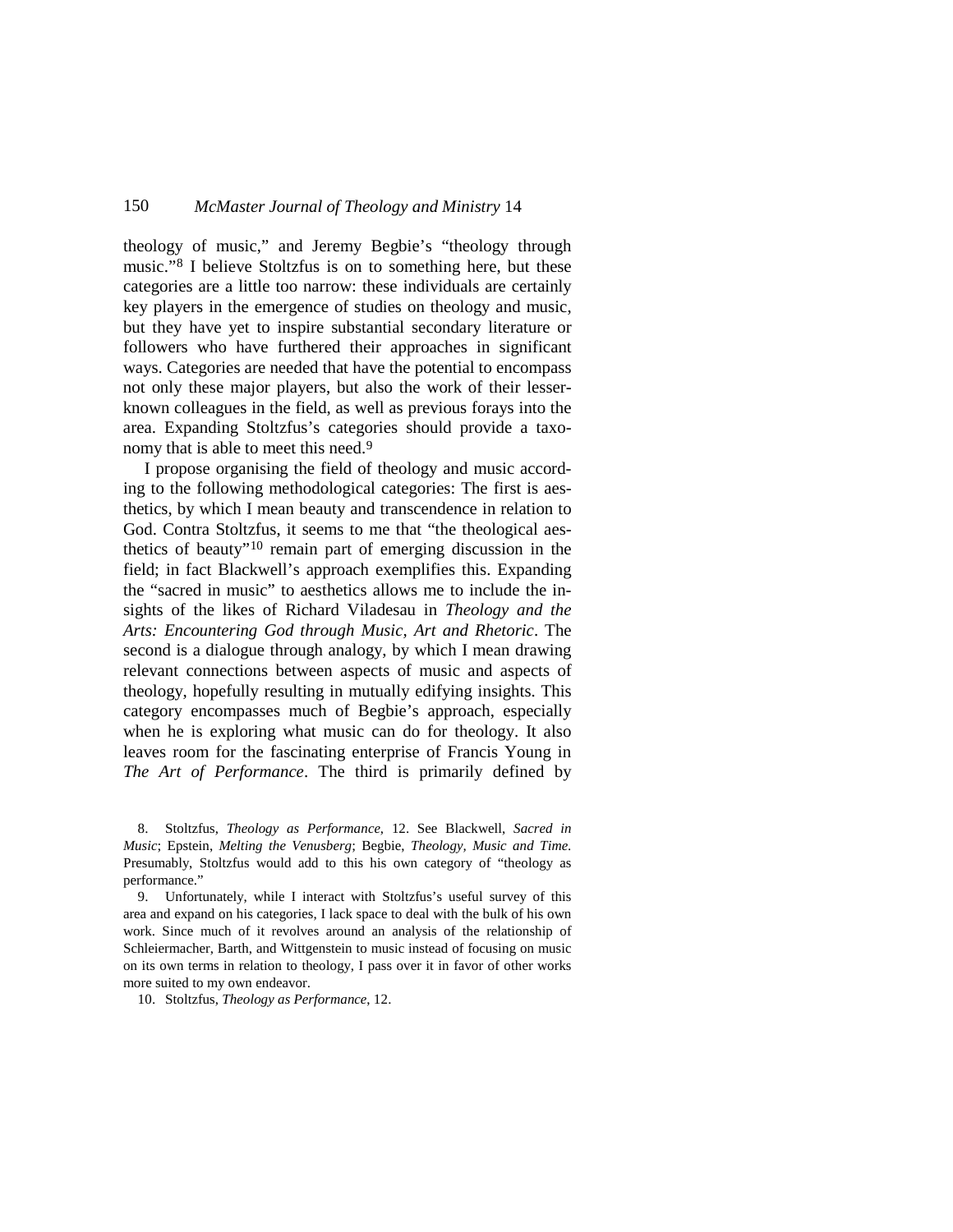Epstein's feminist deconstruction and reconstruction of the dialogue between theology and music, though reference will also be made to Ann Pederson.<sup>[11](#page-3-0)</sup> The feminist approach stands alone until such a time as other ideological critiques and reconstructions can complement or further its project. These broad categories should suffice as a way of organizing the emerging dialogue between theology and music.

Finally, I aim to be comprehensive but not exhaustive in this undertaking. I have selected a number of significant works that fit into my expanded categories, providing me with enough space for critical interaction and assessment.

### *Theology and Musical Aesthetics*

Richard Viladesau observes that, "it is clear that for a long time aesthetics was located more or less at the periphery of Christian thought . . . [but] in recent years it has moved into a much more central position of theological prominence."[12](#page-3-1) In his review essay, "Aesthetics, Music, and Theology," Frank Brown links this movement to the postmodern deconstruction of formalism and aestheticism, which he says has opened vistas to theology once closed by the perception of art "as something whose intrinsic aesthetic purposes could never be subject to moral or theological criteria, except in some secondary sort of way."[13](#page-3-2) Several significant works around the close of the twentieth century and the beginning of the twenty-first have exploited this opening. For my purposes, I will be examining works in which musical aesthetics connect theology to music by exploring theological traits inherent in music. In other words, the dialogue between musical aesthetics and theology is based on the premise that music can tell us something about God, distinguishing it from the analogical approach to linking music and theology

<span id="page-3-0"></span>11. Ann Pederson writes about music and theology from a feminist perspective (see Pederson, *God, Creation, and All That Jazz*, ix), but I agree with Stoltzfus that her project has more in common with Begbie's. See Stoltzfus, *Theology as Performance*, 15.

12. Viladesau, *Theological Aesthetics*, 2.

<span id="page-3-2"></span><span id="page-3-1"></span>13. Brown, "Aesthetics, Music, and Theology," 32.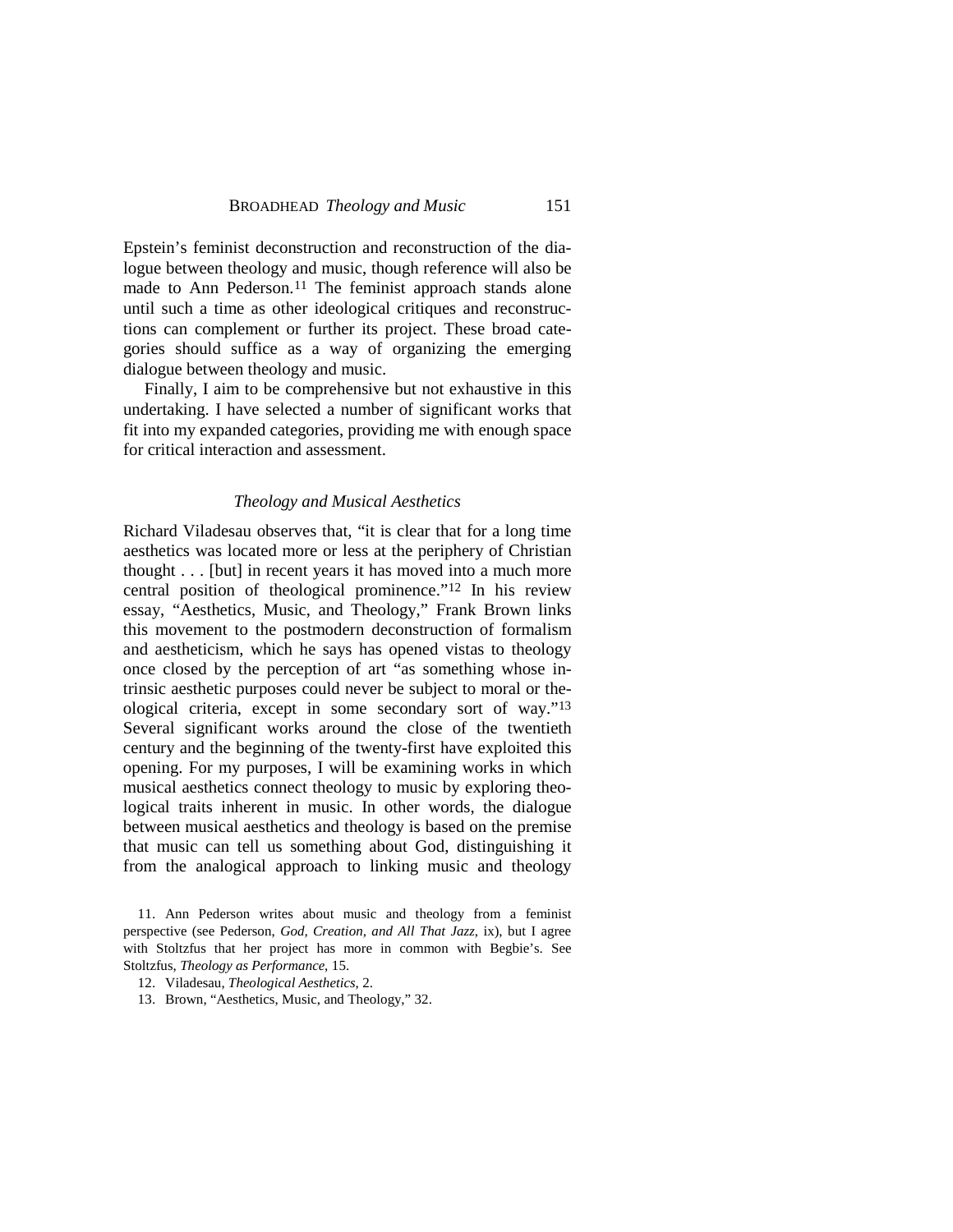below, concerned as it is with finding parallels and systems of relations.

### *Richard Viladesau*

I begin with Viladesau, not because his work is chronologically prior to others, but rather because he is remarkably direct and succinct about his undertaking. The heart of his book, *Theology and the Arts: Encountering God through Music, Art and Rhetoric*,<sup>[14](#page-4-0)</sup> is explicated in the book's final chapter, in which he sets out his "underlying theses": first, "God is ultimate beauty, implicitly known as the ultimate desire of the human mind and heart"; second, "[r]evelation is the self-gift of God to humanity," in which God reveals himself in events in history, culminating in the Incarnation; and third, "[a]rt is one of the primary embodiments of the ongoing history of this revelation and its communication."[15](#page-4-1) From these theses, he concludes:

Theology, as a reflection on revelation, should be related to art in two ways: academically, theology must reflect on beauty, on art, and on the products of the arts, as part of its object; and pastorally, the arts of ministry must incorporate theology as an intrinsic part of their functioning.<sup>[16](#page-4-2)</sup>

For the sake of my own objectives, I will be focusing on the former part of his project, without denying the value of the latter. Since the present discussion concerns music and theology as opposed to aesthetics in general, I will focus my overview and analysis on the first chapter, where he employs music to illustrate the theme of his work: "artistic beauty as a means of the mind's 'ascent' to God—or, from another point of view, as a medium of divine self-revelation."[17](#page-4-3) In Viladesau's schema, music is joined to theology by taking up the object of theology;

<span id="page-4-1"></span><span id="page-4-0"></span>14. Viladesau's earlier work engages with aesthetics in a broad sense, but does not deal with music in a direct and sustained manner. See Viladesau, *Theological Aesthetics*.

<span id="page-4-3"></span><span id="page-4-2"></span>17. Ibid., 4.

<sup>15.</sup> Viladesau, *Theology and the Arts*, 218.

<sup>16.</sup> Ibid.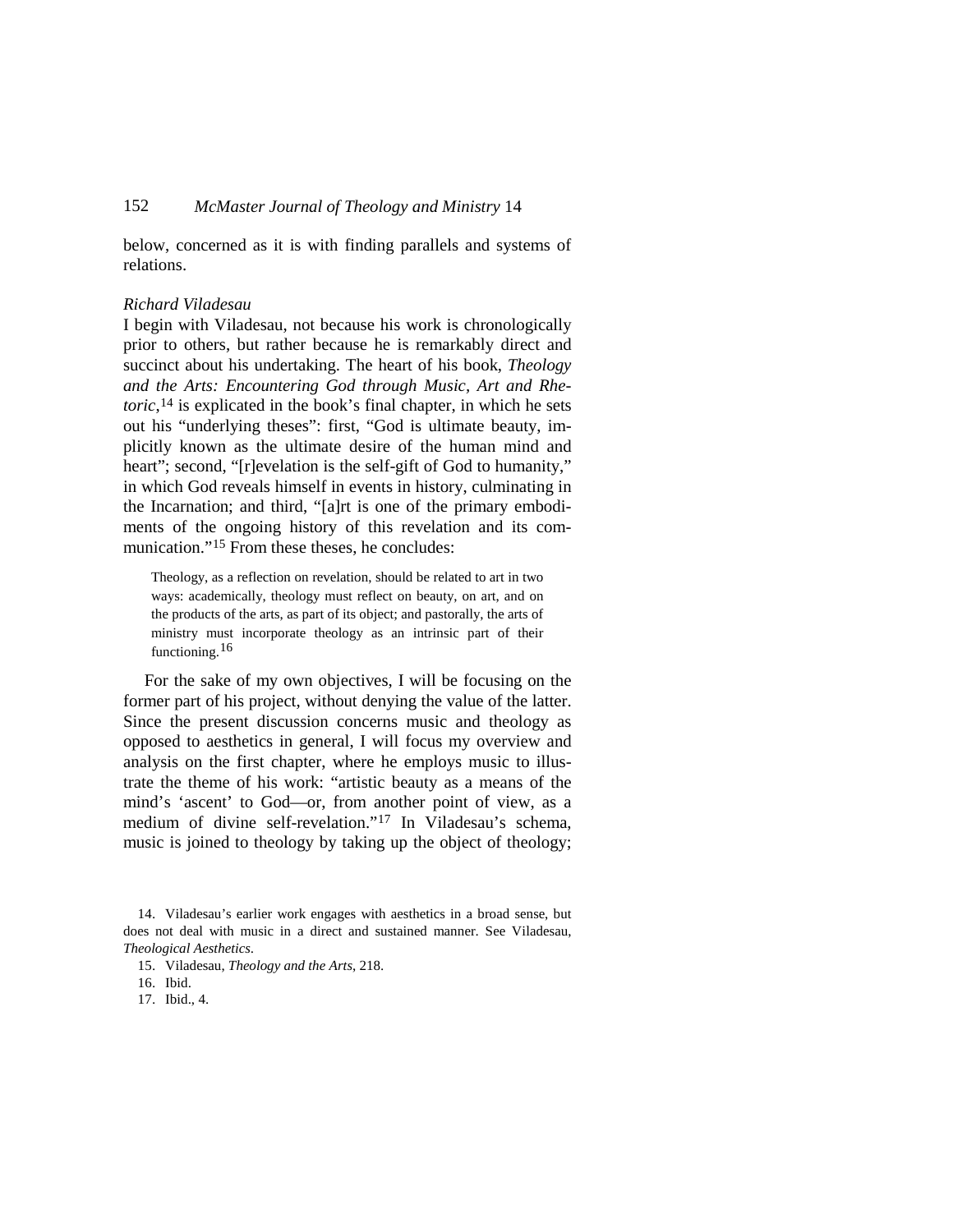because God "is ultimate beauty," finding beauty in music points the listener towards God's ultimate beauty.

The chapter in question begins with a survey of the historical relationship between music and Christianity, noting that it was marked by ambivalence, suggesting that the reasons for this lie in "(1) the pagan associations of music in the ancient world; (2) the conflict between spirituality and immersion in the sense experience; (3) a certain competition between musical art and the word."[18](#page-5-0) Viladesau then endeavors to answer these problems in inverse order. He first acknowledges the primacy of the word in Scripture, but suggests via Aquinas and Luther that, in terms of liturgy, this need not be an either/or decision and goes on to ask whether there might in fact be "a legitimate and valid approach to God through music and art.["19](#page-5-1) Second, he works from the premise that music engages "the heart by representing emotional states, and [engages] the mind by evoking the meanings associated with those states in the human mind," to argue that music as a sense experience in fact leads to a spiritual awakening via beauty to the contemplation of God.<sup>[20](#page-5-2)</sup> Finally, Viladesau contextualizes the link between music and ancient paganism by bringing up the question of liturgy, acknowledging the potential of music to distract from worship, but also pointing out its value in underlining incarnational theology and concludes with a call to use music with prudence and discretion.

Viladesau's engagement with music in the wider dialogue between aesthetics and theology provides a well-reasoned foundation for further exploration and discovery. It is noteworthy that as a Roman Catholic he also draws upon the Protestant tradition, broadening the appeal and the basis for his enterprise. [21](#page-5-3)

20. Ibid., 38–39, 46.

<span id="page-5-3"></span><span id="page-5-2"></span><span id="page-5-1"></span><span id="page-5-0"></span>21. A reviewer has noted his sometimes misleading statements about the Eastern Orthodox tradition (it is primarily seen through the fictional work, *Doctor Zhivago*), but nonetheless warmly commends the book. See Bychkov, "Review of *Theology and the Arts*," 518.

<sup>18.</sup> Ibid., 28.

<sup>19.</sup> Ibid., 34.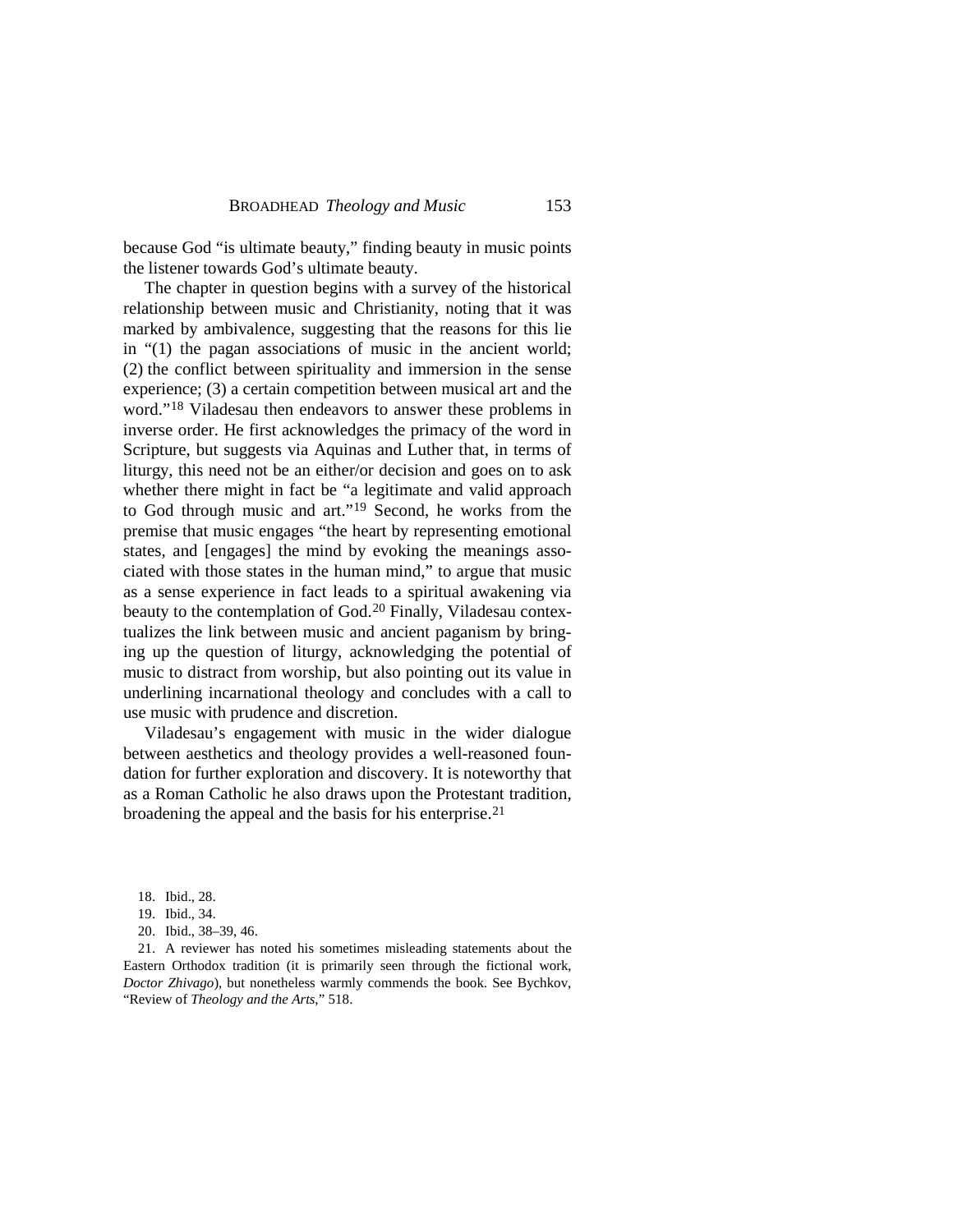### *Albert L. Blackwell*

*The Sacred in Music* appeared the same year as Viladesau's work on music and aesthetics and one year prior to Begbie's analogical venture in *Theology, Music and Time*. It represents the most thorough treatment to date connecting musical aesthetics with theology. Blackwell rests his enterprise on the premise that there is "sacramental potential" in music. His thesis is:

that the phenomenon of music, in all its great variety, is potentially sacramental, and not only in explicitly religious contexts. Dwelling at music's heart is a sacramental potency, awaiting only appropriate times and places for its actualisation, for manifesting the holy and for expressing our experiences of the holy.<sup>[22](#page-6-0)</sup>

He justifies using the term "sacramental" on the basis of the "flexible and commodious" use of the term *sacramentum* in the first three centuries of the Christian church and quotes Paul Tillich, Philip Sherrard, and Richard McBrien who argue for an expanded understanding of the term.<sup>[23](#page-6-1)</sup> Finally, he comes forward with his personal conviction "that music offers divine epiphany, real presence."[24](#page-6-2) By calling music potentially sacramental, offering a "*finite reality through which the divine is perceived to be disclosed or communicated*,"[25](#page-6-3) Blackwell displays similarities to Viladesau's project, but goes beyond it in terms of what he claims for music.

Having made his case for his view of music, Blackwell links theology and music together in two "sacramental traditions": first, the Pythagorean tradition, that is, the contemplation of "invisible objects of our understanding and subjects of our insight," especially math and music, and second, the Incarnational tradition, that is, bodily perception, the world of matter, "objects of our senses and subjects of our desire," especially the sounds of

<span id="page-6-3"></span><span id="page-6-2"></span><span id="page-6-1"></span><span id="page-6-0"></span>25. McBrien, *Catholicism*, 788. Quoted in Blackwell, *Sacred in Music*, 28, as the definition Blackwell wishes to apply to music. Italics in original and quotation.

<sup>22.</sup> Blackwell, *Sacred in Music*, 28.

<sup>23.</sup> Ibid., 26–28.

<sup>24.</sup> Ibid., 29.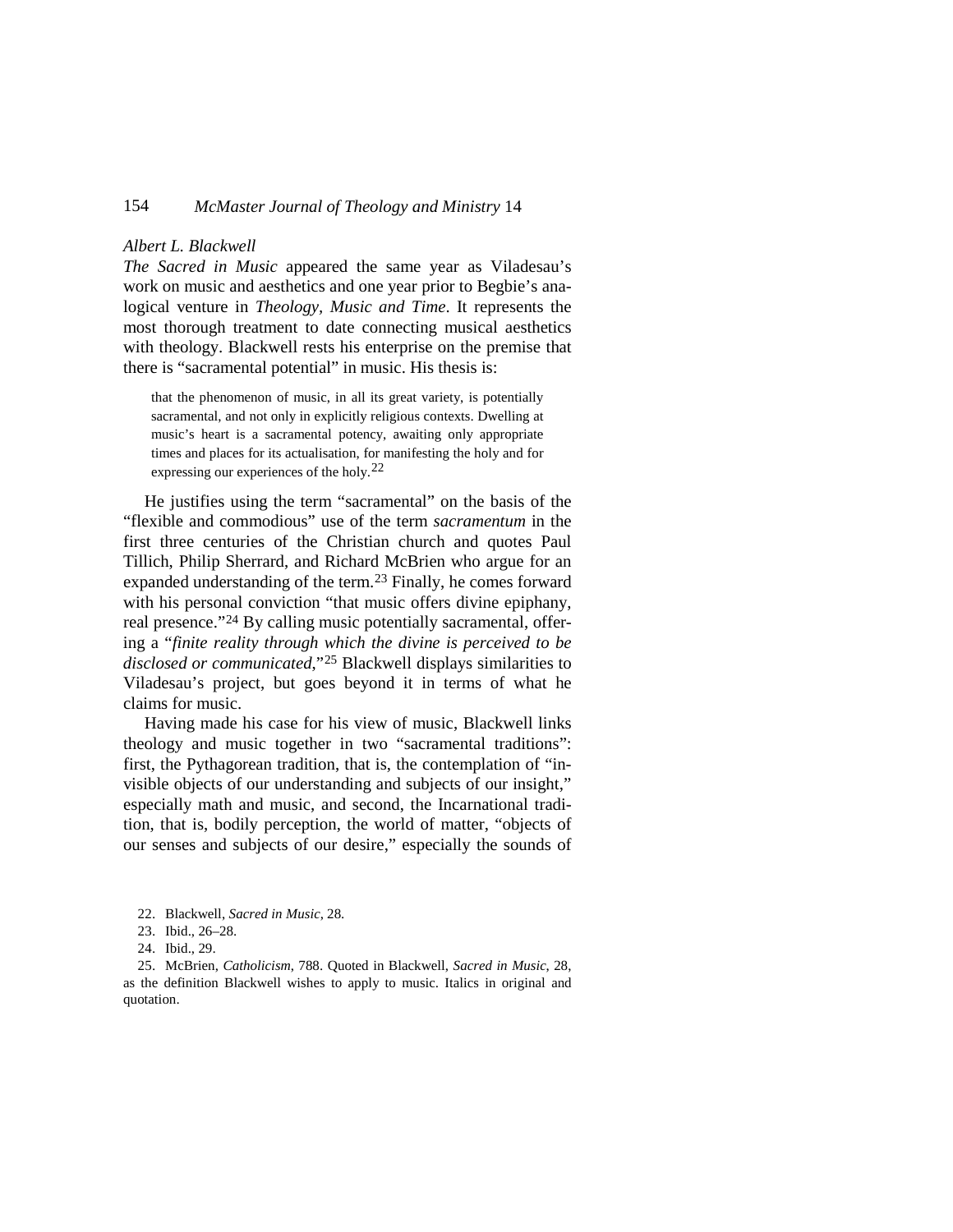music.[26](#page-7-0) Balancing these traditions that emphasize body and spirit is essential to his schema. Next Blackwell moves to the relation of music to creation, beginning with Pythagorean intervals, moving through the overtone series, considering various scales and modes, the cycle of fifths, and basic chord progressions. He is not content with the European system, but also considers Asian systems and even the discovery of some ancient bells in China to support his case that "we may speak of music as a universal language in countless cultural dialects."[27](#page-7-1) He uses this aspect of music, combined with the transcendental nature of mathematics, to contest Richard Rorty's anti-foundationalism, arguing for a world with an "intrinsic nature." This intrinsic nature, found in the Pythagorean tradition, is a revelation of its artist. Blackwell shifts to the Incarnational tradition to explore the transcendental/sacramental effects of the sound of music. After linking music and emotion with the biblical tradition, he sets to work combating the deconstruction of the transcendental in postmodern critiques of Mozart by appealing to the "immediate experience" of the appreciative listener and the ineffable expressiveness of his music, rallying luminaries such as Ludwig Wittgenstein to his aid. From these heights, Blackwell turns his attention to the Fall, considering the dissonance, tension, and chaos found in music that expresses the fallen nature of creation. The "Pythagorean Comma" describes the fact that if the cycle of fifths followed a strictly Pythagorean ratio, the cycle would not finish perfectly and thus spin indefinitely into other cycles. Blackwell concludes:

The Pythagorean Comma, then, is like an emblem of our world, where imperfection is unavoidable. But though the Pythagorean Comma and human sinfulness are unavoidable, neither is irredeemable. . . . The Pythagorean Comma is redeemable through the musical process of tempering. Human sinfulness is redeemable through the religious process of salvation. [28](#page-7-2)

<span id="page-7-2"></span>28. Ibid., 158.

<span id="page-7-0"></span><sup>26.</sup> Blackwell, *Sacred in Music*, 47.

<span id="page-7-1"></span><sup>27.</sup> Ibid., 72.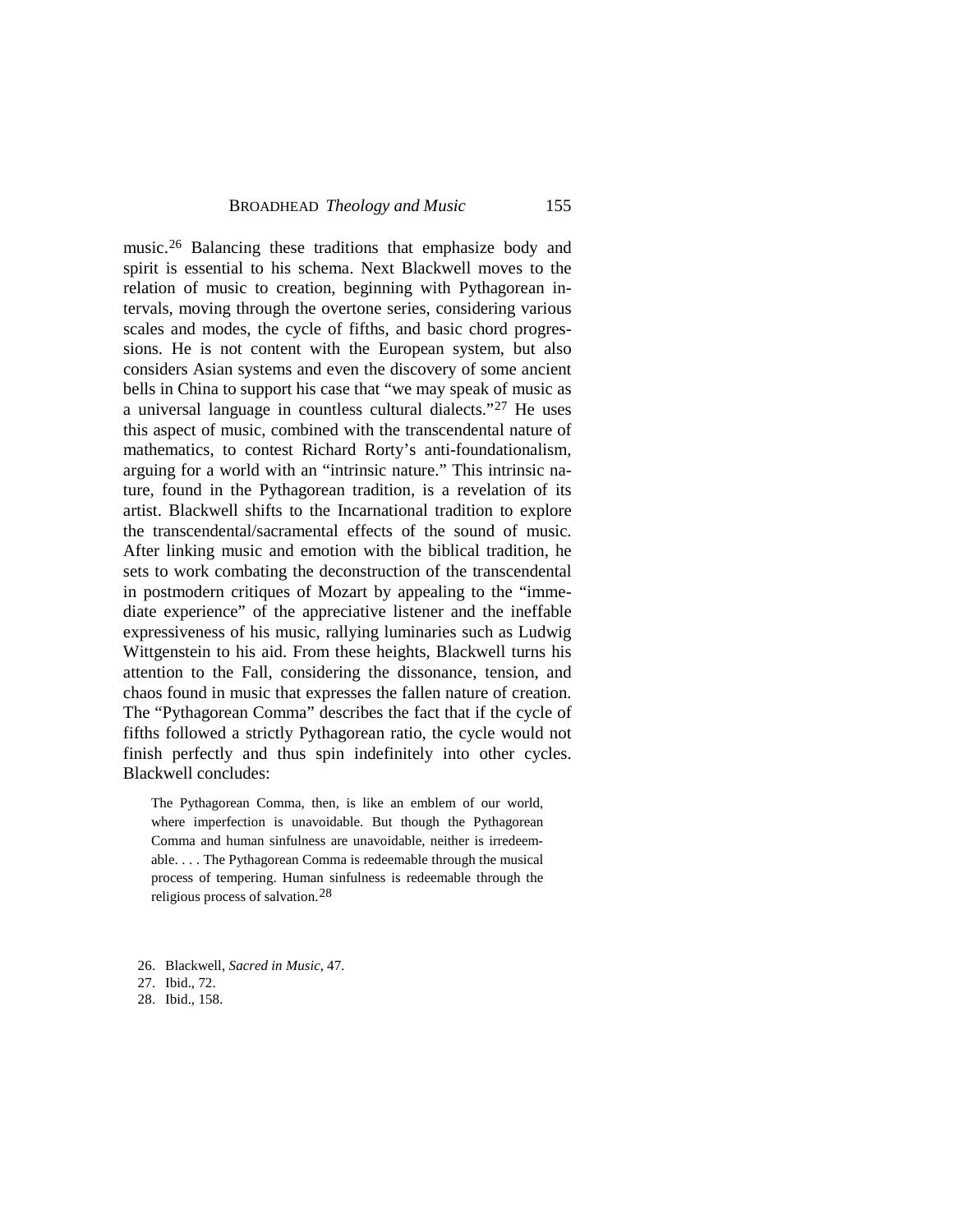Salvation, defined as "healing leading to wholeness, both individual and communal,"[29](#page-8-0) is linked to the sacramental nature of music. While acknowledging that music not only has the power to heal but to harm, Blackwell focuses on music as a means of unity in diversity, uniting while resisting the totalitarian tendencies inherent in idealist or utopian views of community. His work concludes with an examination of "final bliss," in which he looks at music's ability to bring about intimacy, fulfillment, and transcendence.

Blackwell's work is sweeping in scope and daring in its undertaking. He interacts with a diverse range of scholars and musical genres, quoting them and interacting with them at length. Much of the work is autobiographical; his voice and opinions are everywhere present. This is to the reader's benefit when dealing with a subject as ephemeral, elusive, and, in terms of taste, subjective as music is. These choices have assets and drawbacks, but given Blackwell's approach, perhaps they are the right ones.

#### *Assessment and Projections*

Vildesau and Blackwell may indeed be gazing on vistas opened up by postmodernism, but, in linking their claims about music to Christian theology, they are also reacting against postmodernism defined as a rejection of meta-narratives. In appealing to music's beauty and transcendent qualities, they are simultaneously making subjective evaluations and appealing to intrinsic (and therefore to some degree objective/universal) properties in music as a way of connecting with God. This tension may be unavoidable.

The aesthetic approach to the intersection of theology and music is a long and storied one; it is no accident that both of the authors considered above spend time in their respective works going over the historical relationship between music and the church. Given the history of Christianity, it is almost certain that the issues they address will continue to be relevant.

<span id="page-8-0"></span>29. Ibid., 197.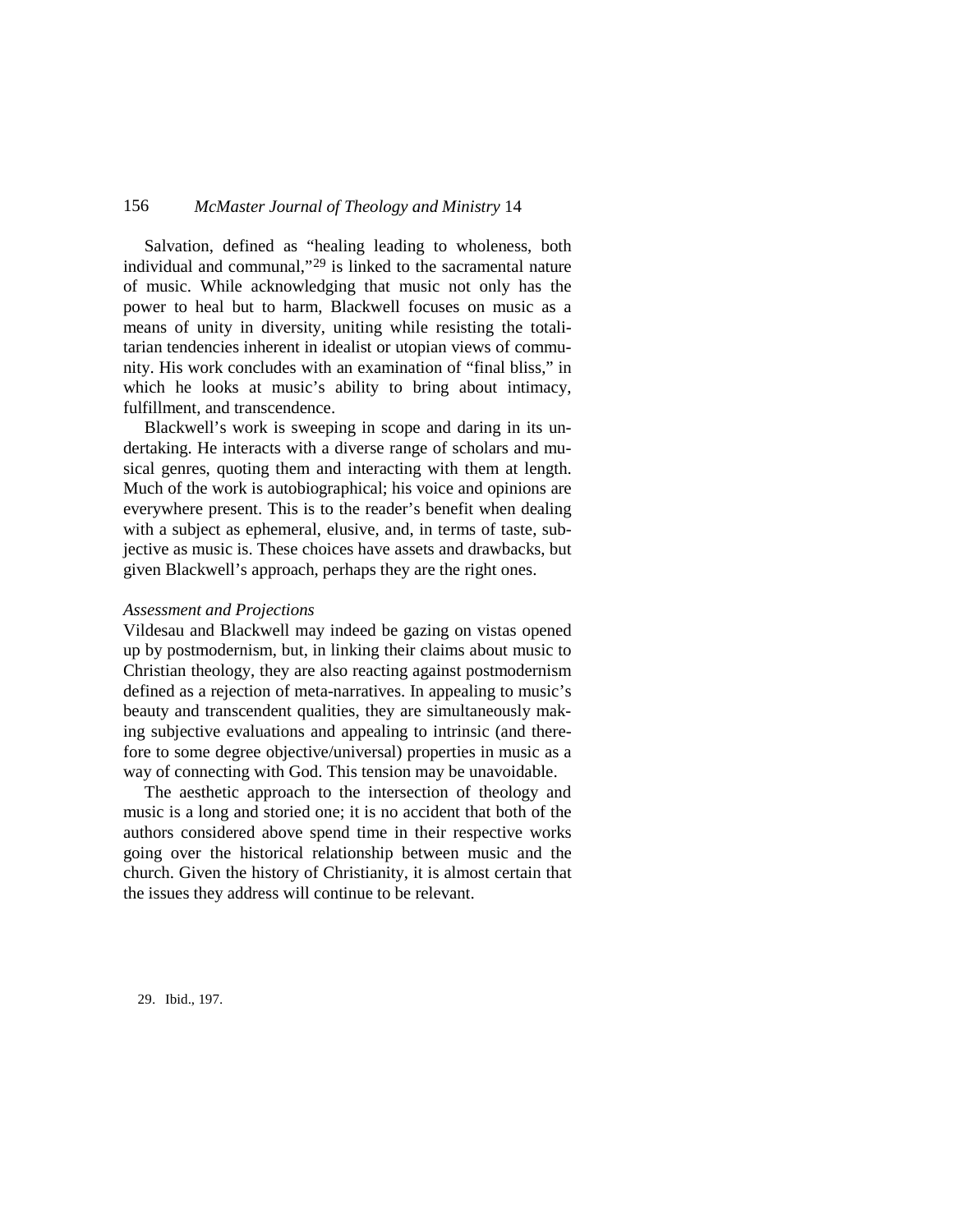### *Dialogue through Analogy*

The following connection made between theology and music differs from the above in that music is not so much a mode of divine revelation as a different approach to doing theology.[30](#page-9-0) Just as a parable can assist one to see a given situation in a new light (see, for example, Nathan's parable for David's sin in 2 Sam 12:1–15), so musical analogies have the potential to shed light on theological issues. According to Dedre Gentner:

Analogies are partial similarities between different situations that support further inferences. Specifically, analogy is a kind of similarity in which the same system of relations holds across different objects. Analogies thus capture parallels across different situations. [31](#page-9-1)

In the present context, a given aspect of music can assist theology insofar as it can provide a "system of relations" that also holds true for some aspect of theology. The works examined below employ this method as a means of bringing together theology and music.

#### *Frances Young*

Before Begbie openly pondered what music could do for theology, Frances Young, in *The Art of Performance*, discerned similarities between the questions being pondered in performance practice in the Western classical tradition of music and the question, "How can we live in and worship with the Bible how can we 'perform' the Bible—in a modern world so different from the past which produced and used it?"<sup>[32](#page-9-2)</sup> In her prologue, she makes it clear that she is constructing an analogy and not

<span id="page-9-0"></span>30. Though it is beyond the scope of this survey, it is worth noting that theology can also influence music. Historically, there have been one or two cases in which theology has affected music theory (see, for example, Rivera, *German Music Theory*, 122, 222, where he demonstrates how Johannes Lippius's conception of the Trinity assisted him in formulating his theory of inversion), and the way the words in sacred music have affected the musical choices of composers such as J. S. Bach has been well established (see, for example, Leaver, "Motive and Motif").

<span id="page-9-1"></span>31. Gentner, "Analogy," 107.

<span id="page-9-2"></span>32. Young, *Art of Performance*, 1.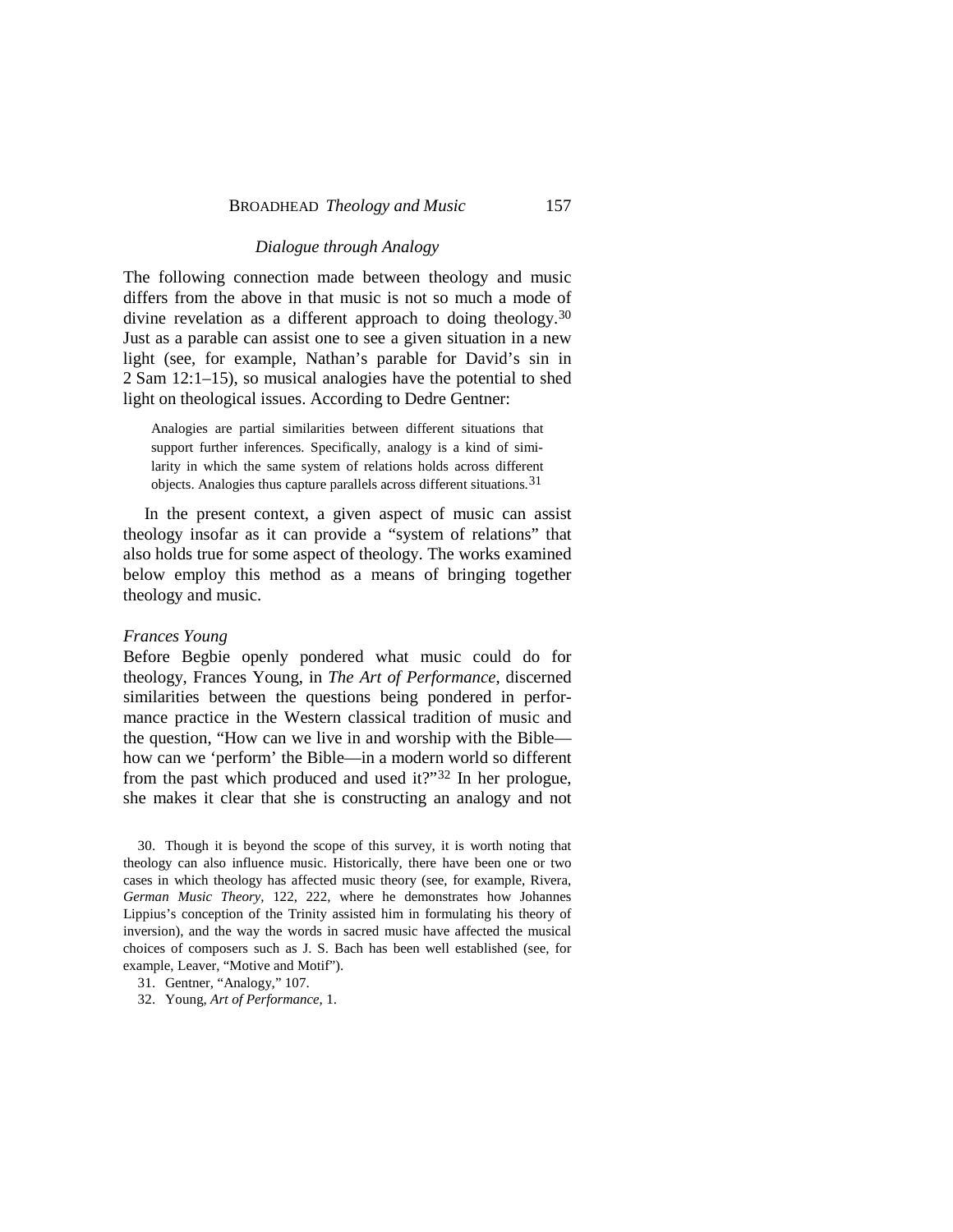attempting "a study of music in the patristic period," though she does not deny the influence of the "positive use of the musical metaphor in the Fathers."[33](#page-10-0) Young skillfully weaves her analogy through the themes of each chapter: in "Interpretation and Authenticity," exposition of the Scripture is linked to performance practice; in "Determining the Canon," the biblical canon is linked to classic musical repertoire; "Tradition and Interpretation" speak equally, and in a similar fashion, to musical and biblical concerns; "Jewish Texts and Christian Meanings" are connected with musical devices such as theme and variation, key changes, antithesis and recapitulation; "The Question of Criteria" straddles both worlds on the theme of constraint in interpretation; in "The Bible and Doctrine," the question of music's ability to convey content is paralleled by efforts to discern and extract sound doctrine from the Bible; love songs and musical transcendence are worked into the spiritual use of the Bible in "The Bible and Spirituality"; and, finally, "Improvisation and Inspiration" links musical improvisation with the limitless applications of the Scriptures. Music acts as a foil for Young's interpretive concerns; undeniably, music is serving theology, and doing the job admirably well.

Begbie acknowledges Young's work in a footnote in *Theology, Music and Time*, calling it "an illuminating essay" but placing it in the realm of biblical interpretation as opposed to theology. [34](#page-10-1) Yet Young's work has theological implications; she does not just speak of merely understanding the Bible, but also of living and performing it. Admittedly, music is clearly the junior partner in the dialogue that she sets up, but it is a partner nonetheless. Furthermore, as seen below, Begbie himself engages in biblical interpretation when he employs a musical ana-logy to assist in his theological interpretation of Romans 9–11.<sup>[35](#page-10-2)</sup> If he does not consciously borrow from her methodology, it remains evident that he, too, employs analogy in at least a

<span id="page-10-0"></span>33. Ibid., 3.

<span id="page-10-2"></span><span id="page-10-1"></span>35. Ibid., 255–70.

<sup>34.</sup> Begbie, *Theology, Music and Time*, 4 n. 2.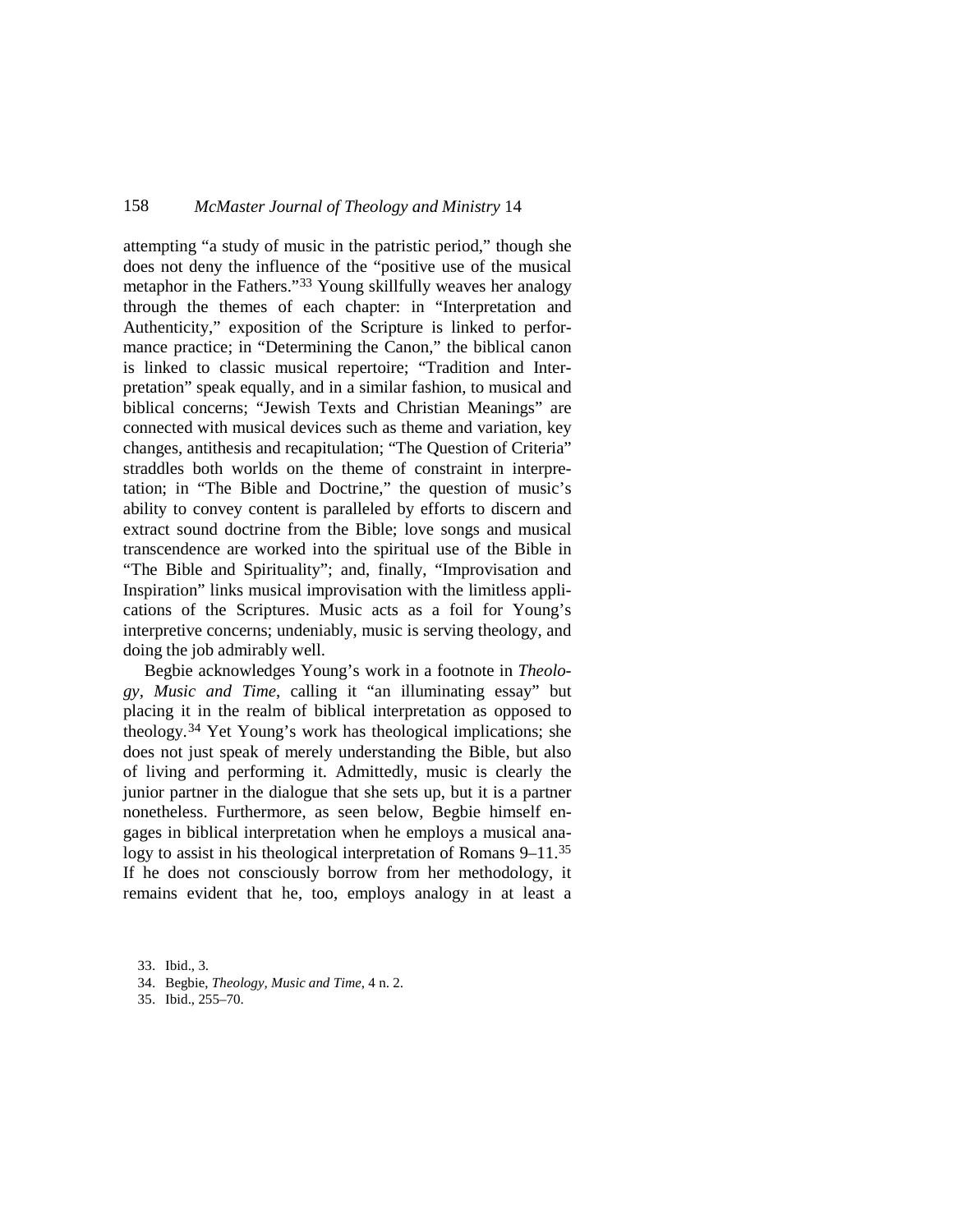similar fashion in the conversation he stages between theology and music.

### *Jeremy Begbie*

*Theology, Music and Time* marks a deliberate attempt to employ music in the service of theology.<sup>[36](#page-11-0)</sup> If Young was among the first to take steps towards treating music as a full-fledged dialogue partner for theology, Begbie brought it to fruition. The book is centered on the close relationship between music and time and how this can be used to "see" challenging aspects of systematic theology in a fresh way. Begbie's serious treatment of music is evident from the first two chapters, which are devoted to an explication of the nature of music, especially with respect to time. He takes the time to situate his understanding in the context of contemporary musical thought.

When Begbie engages with theology in part two of the book, he brings an understanding of time shaped by music into dialogue with Augustine, allowing him to critique Augustine's association of temporality with fallenness. According to Begbie, temporality is an intrinsic aspect of God's creation, not to be associated with the curse. Music comes to the fore in his examination of the waves of tension and release in musical phrases as they follow each other in temporal sequence to biblical prophecy. This approach avoids many of the problems inherent in a strictly linear approach to prophecy and fulfillment, paralleling the development of musical resolutions that defer final resolution with partial fulfillments of prophecy that await their ultimate resolution in Jesus Christ. Similarly, the repetition of the Eucharist finds justification and explication when connected to "metrical music" (music played with a sense of tempo) in which repetition functions to "both close the [musical phrase] *and* provoke a

<span id="page-11-0"></span><sup>36.</sup> See Begbie, *Resounding Truth*, for Begbie's reversal of this approach: an engagement with music through theology. Unlike *Theology, Music and Time*, *Resounding Truth* addresses its topic through a variety of approaches in addition to analogy, including a historical look at musicians and theologians reminiscent of Stoltzfus' work. It is also much broader in scope.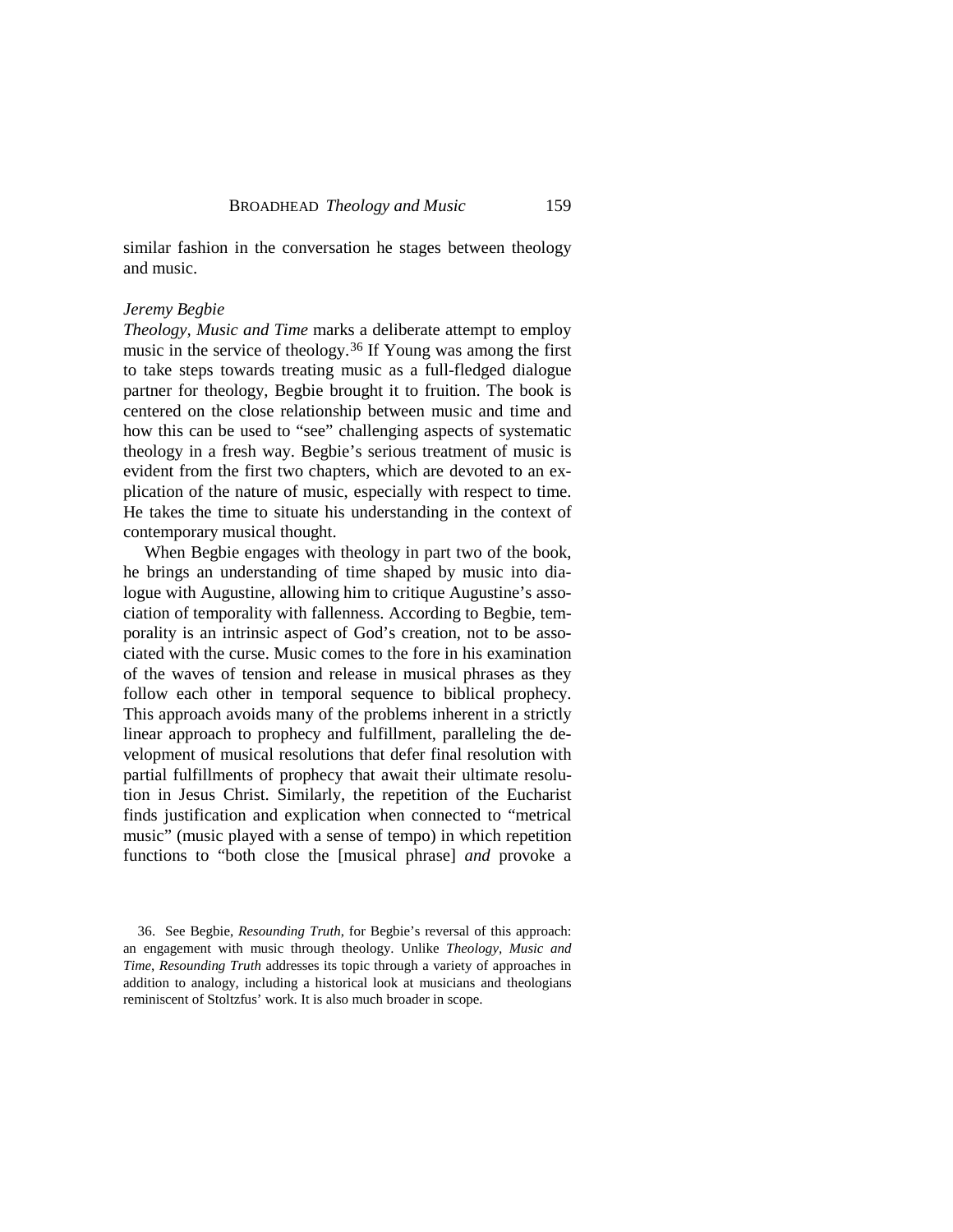desire for further fulfilment."[37](#page-12-0) Music allows one to experience the Eucharist as a reminder of Christ's death and "a re-charging of God's promise of a new future."[38](#page-12-1)

Part three offers musical insight gleaned from an examination of improvisation and freedom in music. The approaches of composers Pierre Boulez and John Cage are contrasted with each other; the former exerts his will over every note, tying each to a mathematical model that replaces previous groundings of music in physical reality, while the latter gives almost everything over to nature and chance. Both approaches are attempts "to be free of a supposedly oppressive teleological system (such as tonality)" but ultimately result in mathematical or temporal necessity.<sup>[39](#page-12-2)</sup> According to Begbie, both approaches are products of a philosophy that regards "constraint as inherently detrimental to authentic freedom."[40](#page-12-3) In contrast with these attempts to throw off constraint, he makes a case that constraint is in fact integral to freedom. The use of analogy here is not as direct as in the previous examples. Music is tied to the worldviews of those who make it, and, in this case, the musical experiments of Boulez and Cage for Begbie represent excesses to be avoided instead of emulated. The following section delves into jazz as a musical model for freedom operating with constraint. Begbie, among other things, makes analogies between the way jazz tunes develop over time and the formation of tradition in the church, and between inevitable errors made by improvisers and the "restful restlessness" of Christian freedom.<sup>[41](#page-12-4)</sup> Finally, he connects improvising and gift-giving to the doctrine of election in Romans 9– 11. God and Israel are linked in a musical improvisation during which Israel's refusal to respond to God is taken up by God and used as a means to draw the Gentiles into the church. Then, "[t]he Gentiles' improvisation will set off Jewish improvisation.["42](#page-12-5) It is not possible to treat Begbie's nuanced treatment of

- <span id="page-12-0"></span>37. Begbie, *Theology, Music and Time*, 166.
- <span id="page-12-1"></span>38. Ibid., 167.
- <span id="page-12-2"></span>39. Ibid., 196.
- <span id="page-12-3"></span>40. Ibid., 197.
- <span id="page-12-4"></span>41. Ibid., 244.
- <span id="page-12-5"></span>42. Ibid., 258.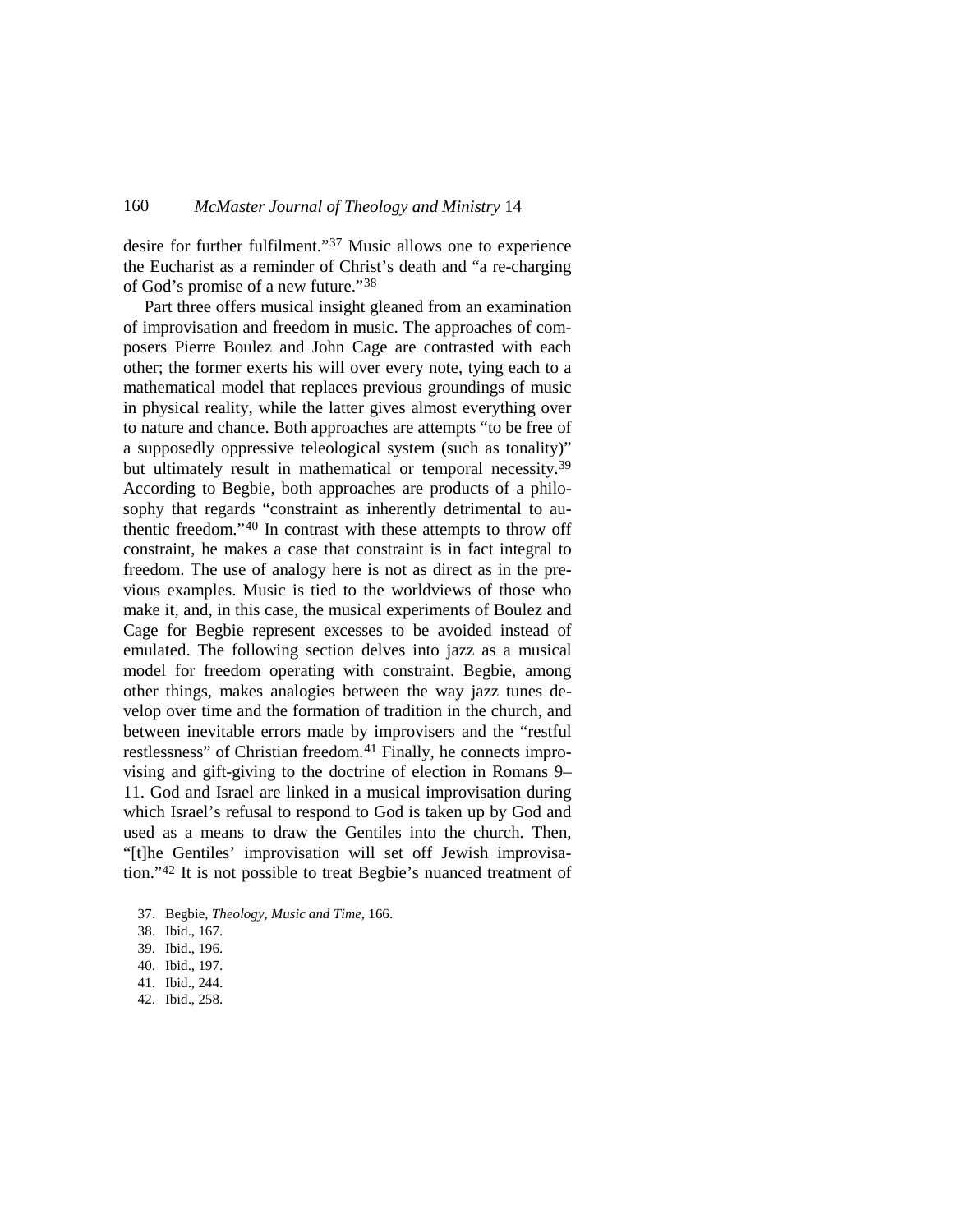these issues fully here, but even this brief overview should serve to underline his robust use of the analogical approach.

However, his intrepid enterprise leaves something to be desired in the eyes of his contemporaries. In her own work, Epstein asserts that Begbie "reduces music to a mere proof-text for biblical doctrine."[43](#page-13-0) It is unclear whether she is objecting to his confessional stance or if she is arguing that his theological preunderstandings are keeping him from seeing all that music has to offer. As she develops her critique, she asserts that Begbie fails to "adequately . . . ground his analysis in musical practices of particular historical contexts."[44](#page-13-1) This is a valid concern; had Begbie addressed the social context of jazz, he would have had a resource with which to meet the concerns raised in Blackwell's review dealing with Begbie's treatment of Romans 9–11. Blackwell suggests that "Paul's Christian particularism seems out of harmony with the musical pluralism of a robust jazz ensemble."[45](#page-13-2) Blackwell's concerns could have been pre-empted had Begbie considered the social history of race relations in jazz music, with black and white providing the analogues corresponding to Jew and Gentile. It should also be noted that, while Begbie engages directly with composers in the classical tradition, he avoids similar engagement with any major jazz figures.[46](#page-13-3)

### *Ann Pederson*

Ann Pederson stands somewhere between an analogical approach and a feminist deconstructionalist approach; in this section the former aspect will come into focus. Jazz and improvisation are the themes that dominate in *God, Creation, and All That Jazz*, and *The Music of Creation* (with Arthur Peacocke). In her first book, after situating her discussion of creation theologically, Pederson parallels classical theism with the way classical music is often performed in a contemporary context,

<span id="page-13-3"></span><span id="page-13-2"></span><span id="page-13-1"></span><span id="page-13-0"></span>46. For an extended engagement with a major jazz figure from a theological perspective, see Howison, *God's Mind in That Music*.

<sup>43.</sup> Epstein, *Melting the Venusberg*, 84.

<sup>44.</sup> Ibid., 87.

<sup>45.</sup> Blackwell, "Review of *Theology, Music and Time*," 474.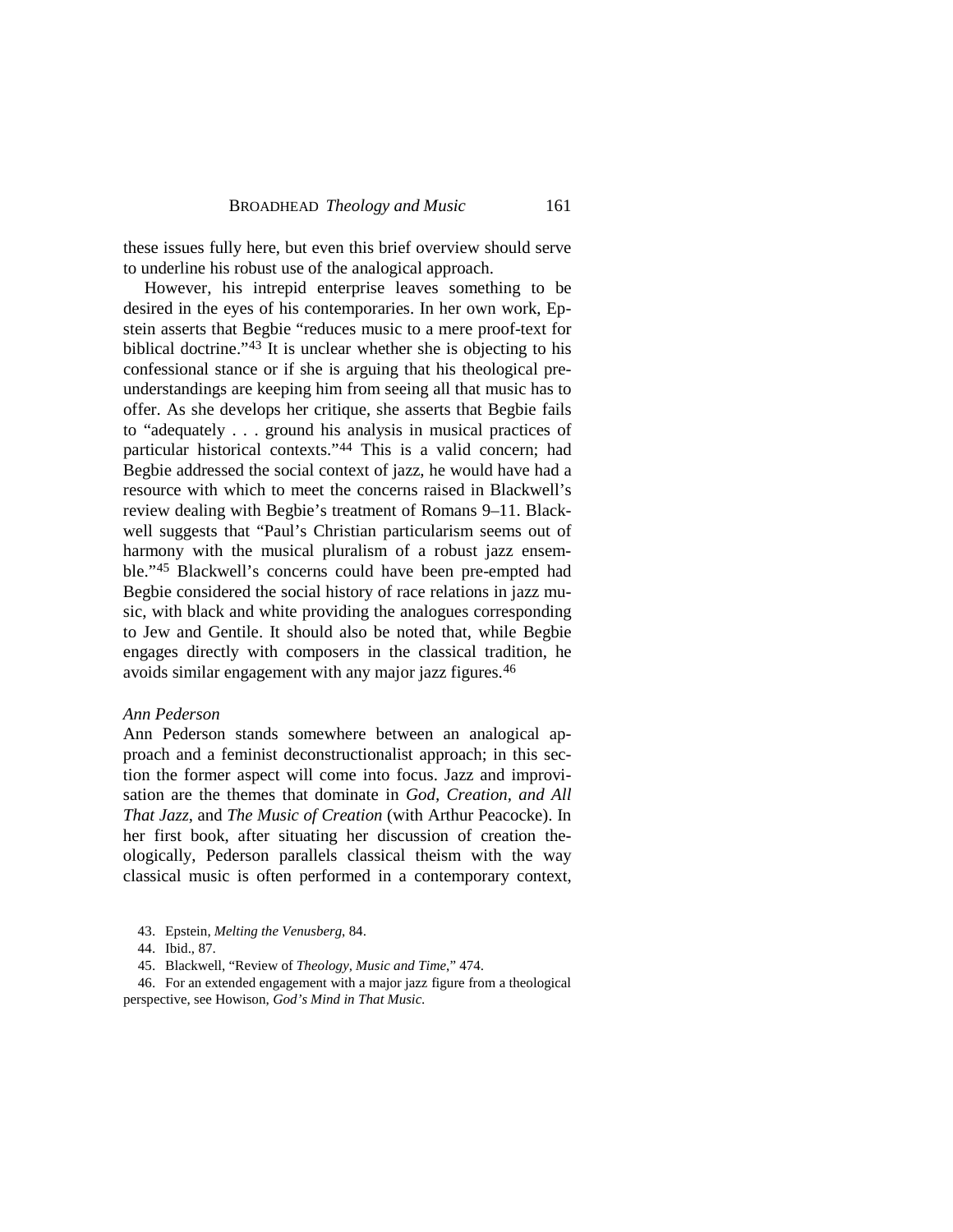noting the commonality of authoritarian and static interpretation. Against this, she argues that "[w]ith the advent of Einsteinian physics and evolutionary biology, the model of jazz and improvisation has come to seem more appropriate.["47](#page-14-0) This discussion in her opening chapter on "The Composition of Creation" is followed by "creativity as creaturely vocation," where she opts for process theology as an alternative to classical theism. According to Pederson, this model gives human beings the ability to improvise as "co-creators" with God. "Perfecting the Art of Hanging Out" parallels the open and interactive dynamics of small group jazz with the wider community of creation and the Christian community in particular. In "The Blues: An Affirmation That Life Still Swings," Pederson wrestles with suffering and evil, bringing the blues into play not so much as an analogical sounding board for a theology of suffering but as a means of con-fronting and coping with them.<sup>[48](#page-14-1)</sup> The concluding chapter, "The Life of the Church," is a practical chapter that combines ecclesiology very naturally with the social aspects of playing jazz and makes some practical suggestions for church practice.

In Pederson's book with scientist Arthur Peacocke, the theme of jazz and improvised music surfaces again in relation to creation. Science is also a dialogue partner in this work, but since this is not my present focus, I will highlight specifically the musical encounters pertaining to theology that it presents. One significant encounter concerns the two natures of Jesus Christ. Notes in a chord can be used as an analogy for the two natures. Both natures are present simultaneously without one having to give way to the other, just as notes in a chord sound together, so that "[t]here is no question in the Christian experience of 'the more of God, the less of the human Jesus,' or vice versa, and this familiar phenomenon in music serves to render intelligible, feasible, and credible what otherwise would seem paradoxical, if not downright contradictory " [49](#page-14-2) The book then elaborates on the

47. Pederson, *God, Creation, and All That Jazz*, 18.

<span id="page-14-2"></span><span id="page-14-1"></span><span id="page-14-0"></span>48. This chapter also contains her most pointed expression of feminist theology; see below.

49. Peacocke and Pederson, *Music of Creation*, 41.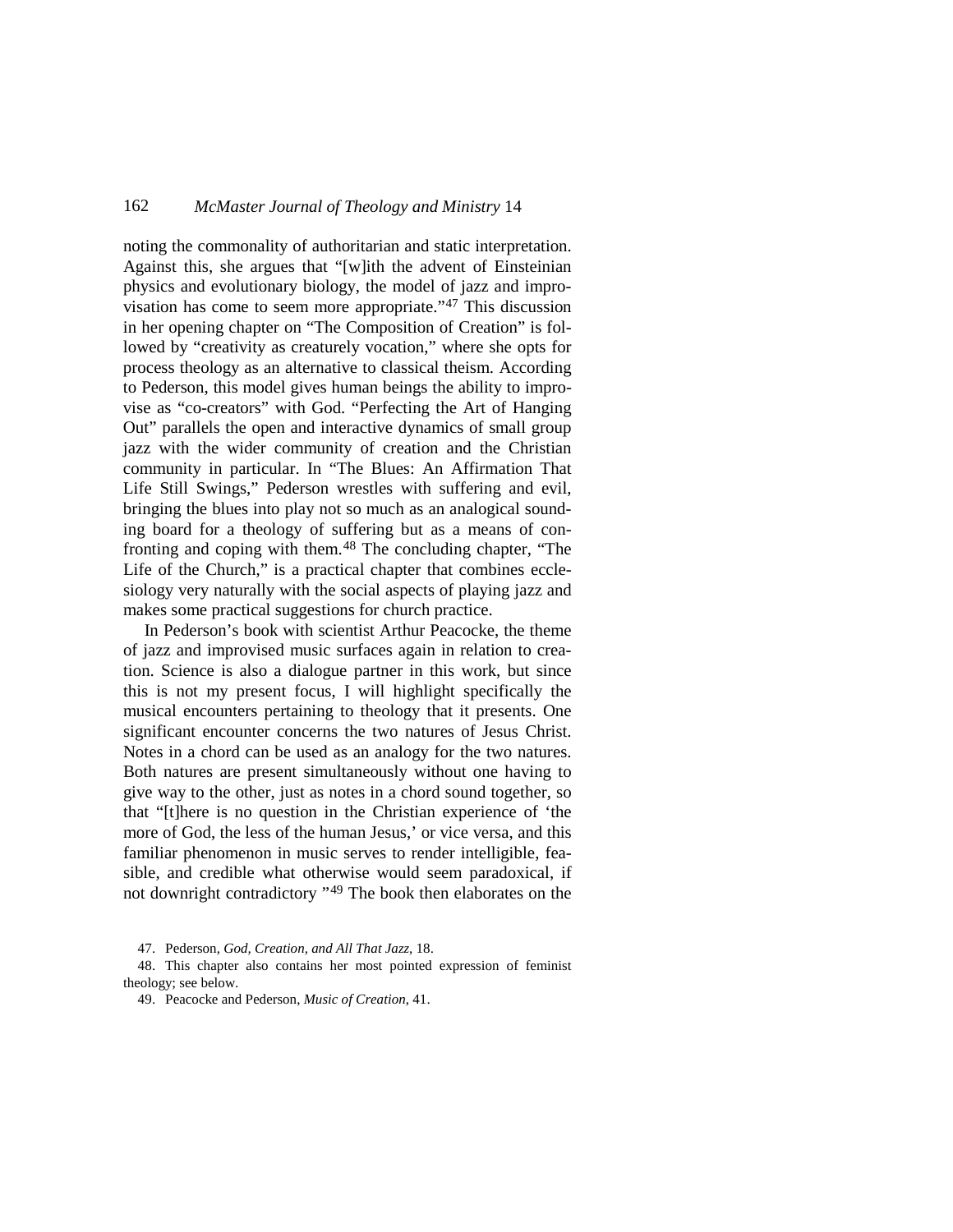theme of Pederson's previous work: linking jazz improvisation to a conception of God and human beings as "co-improvisers, embellishing on God's theme of grace, freedom, and love for all creation."[50](#page-15-0) Practice as it pertains to both music and the Christian life flows naturally from this premise, and from there it is a short step to modeling the "ensemble of the church . . . after a middle-school jazz band rehearsal."[51](#page-15-1) What follows this develops the analogy, focusing especially on risk-taking, the parallels between learning a language and learning how to improvise, and the balance between individuality and collaboration. The final point of contact between music and theology summarizes and extends Begbie's view on the theological implications of music's finitude.

In her first book, Pederson's writing draws in nearly equal parts from her personal experiences and her interaction with other theologians. The result is more narrative than systematic, sometimes resulting in underdeveloped assertions. Furthermore, her approach to jazz lacks depth, relying too heavily on Paul F. Berliner's *Thinking in Jazz: The Infinite Art of Improvisation*, using supportive quotes from jazz musicians as opposed to entering into conversation with them. In fact, her dialogues with process and feminist theologians are more involved than her interaction with music. In what was presumably her portion of *The Music of Creation*, Pederson extends her use of jazz improvisation, but, like Begbie, still holds back from any extended engagement with any jazz musicians of note. That being said, her works raise important issues concerning the doctrines of God and creation and place her among the few theologians who have ventured an extended exploration of the theological implications of jazz and improvisation.

### *Assessment and Projections*

Using analogy as a means of approaching the intersection between theology and music is certainly rarer, if not novel, in comparison with employing musical aesthetics. Judging from the

<span id="page-15-0"></span>50. Ibid., 50.

<span id="page-15-1"></span>51. Ibid., 55.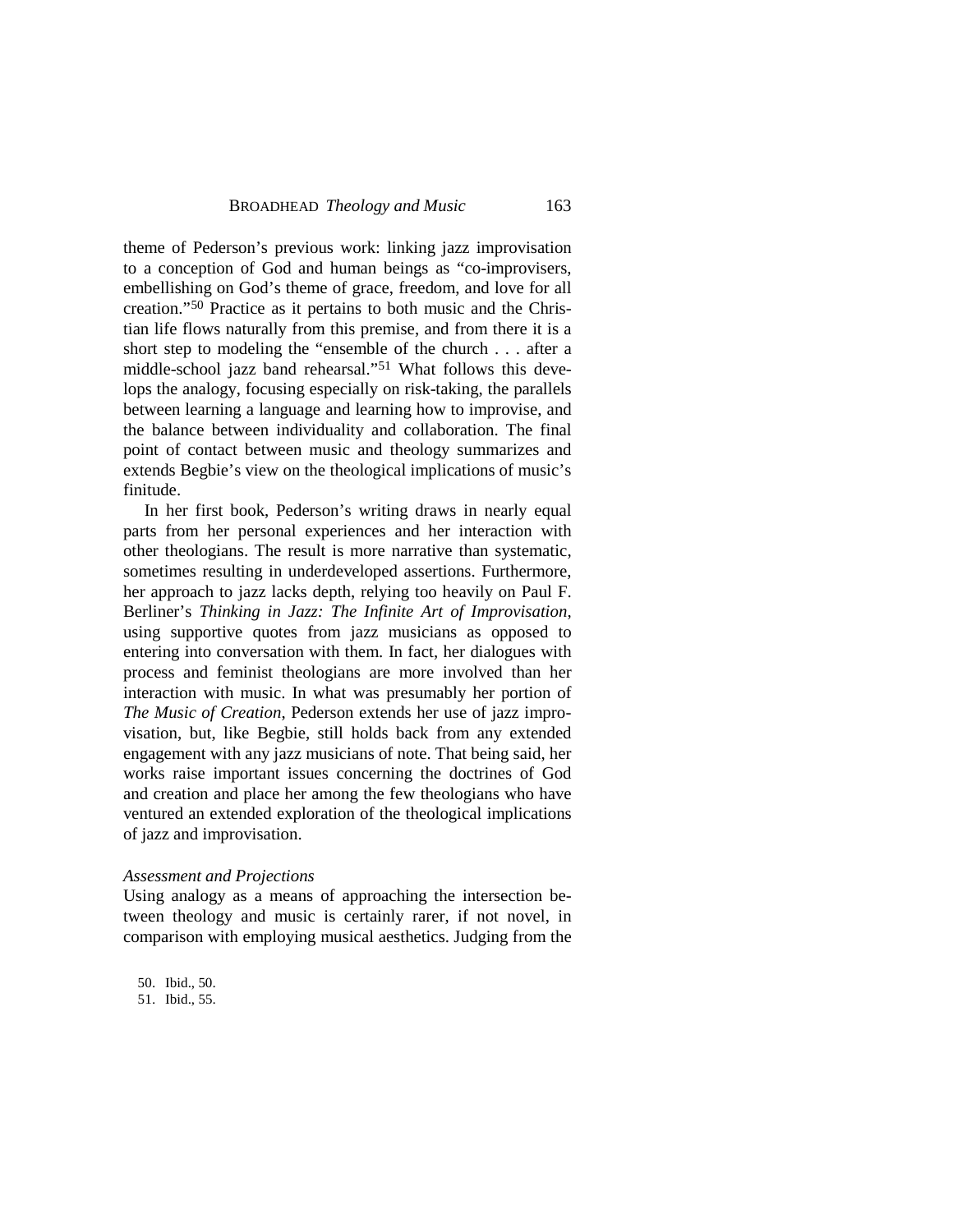works considered above, it has the potential to be a fruitful endeavor. Even as a foil, as in the case of Young's work, musical analogy demonstrates the ability to sharpen theological insights, correcting logocentric and visual-conceptual myopias. As a method, musical analogy has almost unlimited potential when applied to areas of theology with which it shares common systems of relations. Unlike the aesthetic approach, however, this approach will never be able to raise music above the status of dialogue partner.

### *Feminist Deconstruction and Reconstruction*

As noted above, feminism remains at present the only deconstructive/reconstructive approach to the intersection of theology and music. It represents a needed dialogue with the sociological and ideological motives behind the production of music.

## *Heidi Epstein*

In *Melting the Venusberg*, Heidi Epstein employs a hermeneutic of suspicion to historical and contemporary Christian engagement with music before engaging in a feminist reconstruction. One could situate Epstein's endeavor under the heading of aesthetics because, like Viladesau, she is using music as a means of engaging in her enterprise. However, since half of her work is concerned with deconstruction, and her reconstruction is specifically focused on a feminist agenda, it seems fitting to acknowledge its uniqueness in relation to the other studies examined here.

Part one of Epstein's work undertakes the deconstruction of overt and subtle sexism in the history of Christian engagement with music. She begins with the "phallic rage for order," tracing the link between music and the cosmos from Pythagoras, Plato, and Aristotle to the Church Fathers. Music is lauded for its "disembodied Order," sweeping aside its bodily groundings and erotic implications.<sup>[52](#page-16-0)</sup> According to Epstein, the bodily-situated, erotic aspect of music was for the Fathers something "to be

<span id="page-16-0"></span>52. Epstein, *Melting the Venusberg*, 23.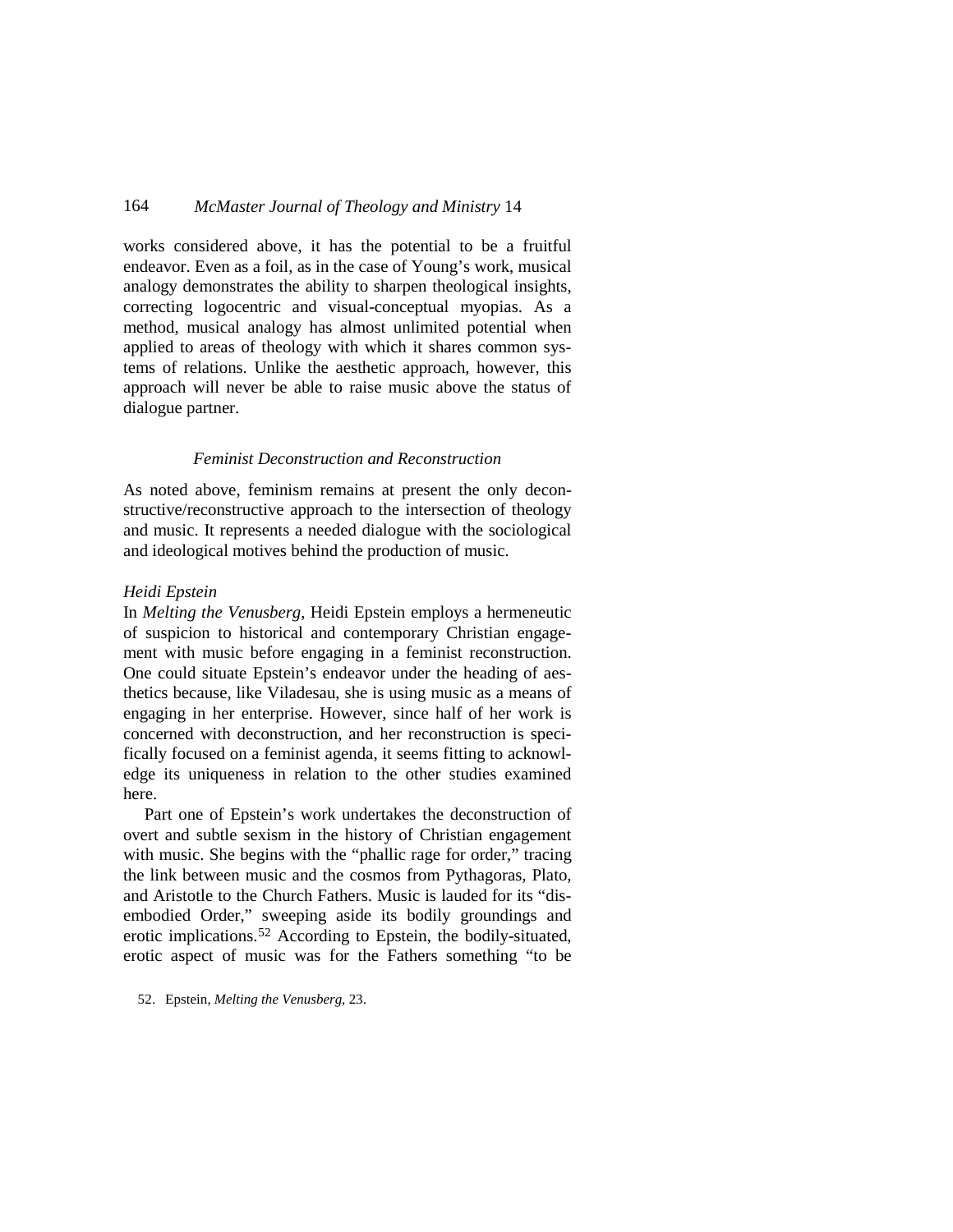contained, sterilised, and if nothing else, redirected toward God."[53](#page-17-0) She makes the case that, beginning in Augustine and realized in Boethius, music became embodied and engendered as a woman, placed in a subservient position to the word. The following chapter continues the chronological deconstruction through the middle ages and into the twentieth century. Convincing evidence is supplied for the perception of music as a woman: virtuous and chaste as a virgin when conforming to masculine ideals, but whorish, seductive, and emasculating when stepping outside the carefully demarcated bounds of her critics. This research grounds Epstein's critique of contemporary models in the final chapter of part one, culminating in the charge that these models "continue to perpetuate the phallic rage for order in similarly conventional terms of harmony and transcendence, sidestepping once again the messy yet creative potential that music's erotic metaphoricity might afford.["54](#page-17-1) Among the first to be critiqued with respect to their view of music are the Protestant theologian Karl Barth and the Roman Catholic theologian Hans Küng. Barth's understanding of Mozart is charged with being too transcendent while Küng's assessment of the same composer fails in the same way in spite of his implicit connection between experiencing Mozart's music and sexuality. Her critiques of other figures provide useful summaries and insights into their endeavors, as seen above.

In the second part of her work, Epstein seeks to construct a feminist theology of music. She begins by investigating the theological implications of the connection between music and sexuality. In her reading of the music of Hildegard of Bingen, Hildegard assigns "a redemptive role to the female body," [55](#page-17-2) focuses on the incarnation as opposed to the disembodied, and holds to a Christology where Christ is "God's music-made-flesh" in addition to being the word-made-flesh.<sup>56</sup> Suzanne Cusick's lesbian musicology provides a more direct avenue for Epstein's

- <span id="page-17-0"></span>53. Ibid., 26.
- <span id="page-17-1"></span>54. Ibid., 59.
- <span id="page-17-2"></span>55. Ibid., 122.
- <span id="page-17-3"></span>56. Ibid., 126.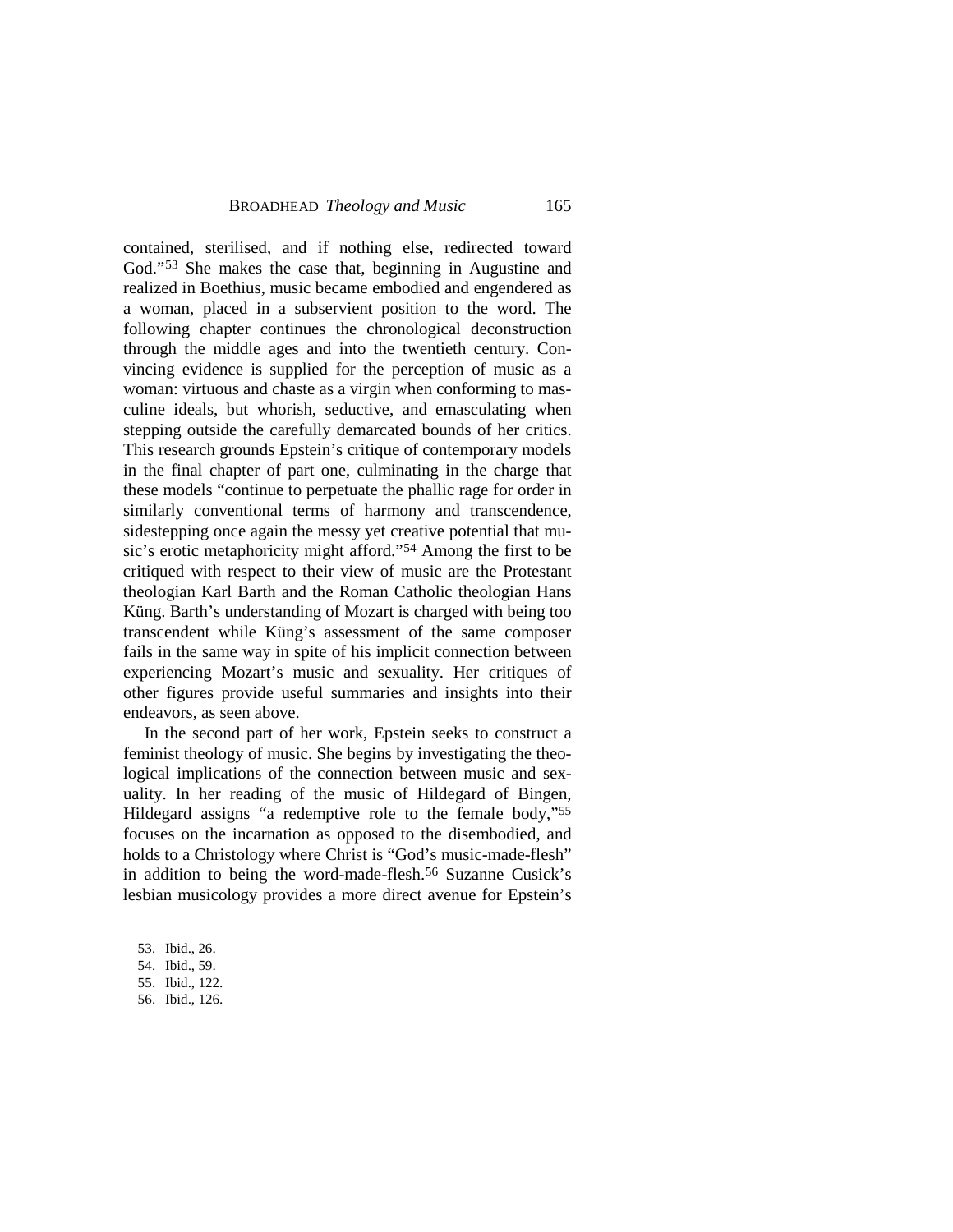approach: Cusick's "redefinition" of sexuality through music and "minus its usual phallocentric trappings,"<sup>[57](#page-18-0)</sup> when linked to a conception of Christ-as-lover, results in a spiritual transcendence "achieved through the most sensual, polymorphously sexual, means."<sup>[58](#page-18-1)</sup> The following chapter primarily interacts with a narrative in which the nuns in the convent of Santa Cristina della Fondazza in Bologna defied their Archbishop's prohibition on modern music via political and familial connections. Noting the musical success and notoriety gained by these nuns, and keeping the connection between music and the erotic in mind, Epstein sees a melting of the barrier between them and the courtesans of the time. She concludes,

The clerics' tactics and the nuns' disobedience demonstrate that music's theological significance lies not in its incarnation of harmony and order—divine, cosmic, or human—but precisely in the *"promiscuity" and disintegration* which it breeds; in its disorderly conduct of "power, pleasure, and intimacy" between willing (or not so willing) bodies. [59](#page-18-2)

This theme is then elaborated in the next chapter in Epstein's examination of African traditions combining music, dance, sexuality, and spirituality. She then picks up the motif of abjection begun in the previous chapter and considers the confrontational performance practices of AIDS activist Diamanda Gala. Gala is a "postmodern woman-mystic [who] immerses herself in abjection in order adequately to imitate Christ's cruciform plea for justice, compassion, and mercy."<sup>[60](#page-18-3)</sup> Epstein lauds Gala's music as a rebuttal of naive attempts to affirm harmonic order as an answer to pain and suffering.

Stoltzfus rightly points out that Epstein's project relies on the perception of music as being imitative of the body, allowing her to draw lines between it and Christ's Passion. He suggests that her approach in fact shares a similar methodology with Schleiermacher's, in that they both share "a Romantically appropriated

<span id="page-18-3"></span>60. Ibid., 176.

<span id="page-18-0"></span><sup>57.</sup> Ibid., 131.

<span id="page-18-1"></span><sup>58.</sup> Ibid., 133.

<span id="page-18-2"></span><sup>59.</sup> Ibid., 145. Italics in original.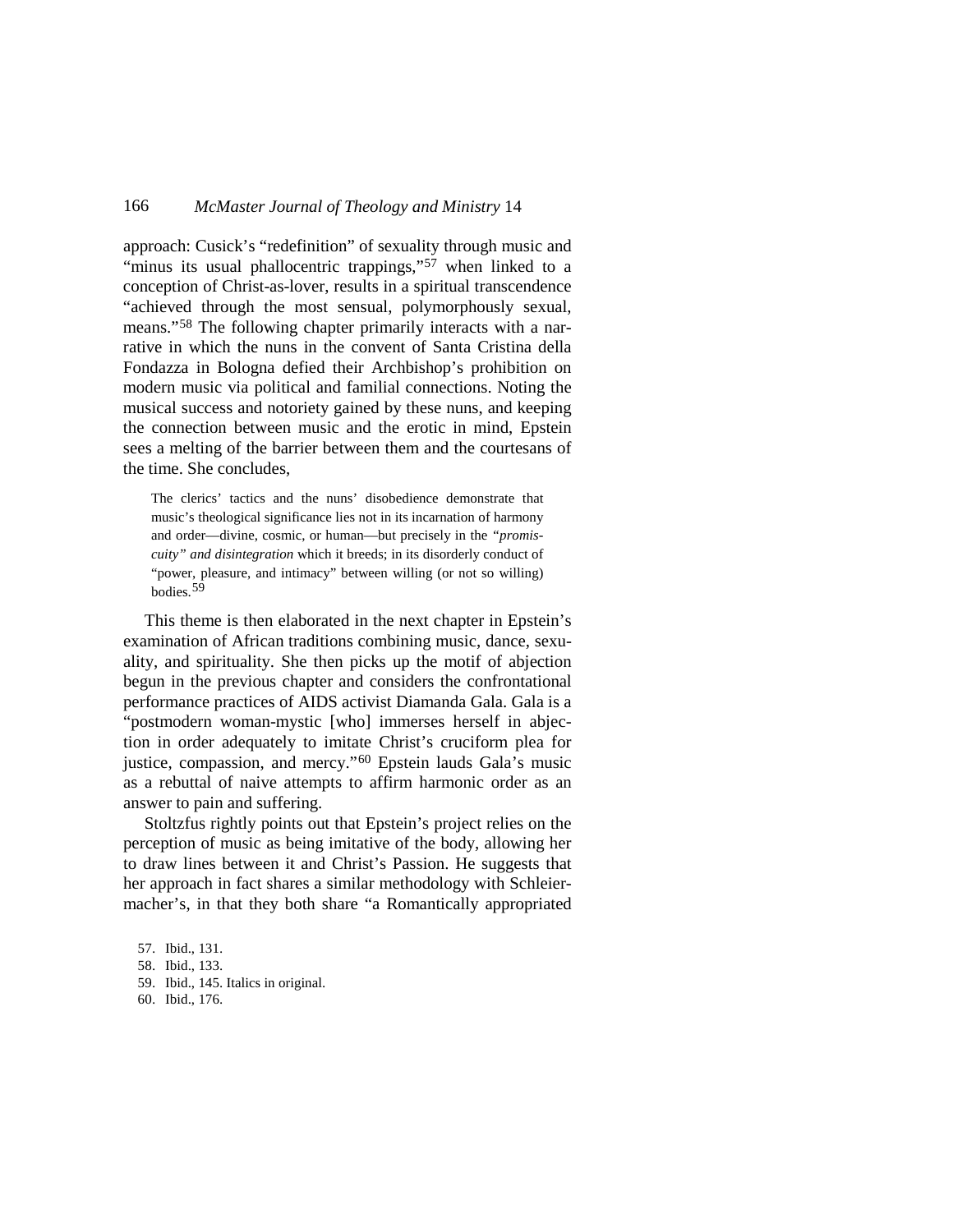expression theory of art."<sup>[61](#page-19-0)</sup> Even if this is in fact the case, it would be difficult to deny that Epstein's program veers sharply from Schleiermacher's in its feminist outlook, explicit treatment of sexuality in music, and its concerted effort to deconstruct the notion of music as a representation of disembodied order.

The first portion of Epstein's work provides a much-needed correction to conceptions of music overlooking music's embodied nature and parallels with human sexuality. However, in spite of her early insistence that her work will not "unilaterally reject" [62](#page-19-1) the models she critiques, as she carries out her project it appears that in fact she does. In other words, her project rightly discerns an imbalance in past and present engagement between Christian theology and music, but her reconstructive project is not so much a corrective as an alternative. By consistently rejecting the validity of masculine understandings of music and sexuality, she has left no ground for a rapprochement. This is pronounced in the near absence of ecclesiology from the project.

#### *Ann Pederson*

As we have seen above, Pederson's approach does not share Epstein's lack of ecclesial application; she actively suggests ways in which her insights can be adapted in the life of the church. Pederson shares, though perhaps to a lesser degree, Epstein's feminist/deconstructionist agenda. It is the most pronounced in the fourth chapter of *God, Creation and All That Jazz*: "the blues: an affirmation that life still swings." Appealing to feminist and liberationist thought, Pederson seeks to deconstruct the substitutionary theory of the atonement on the grounds that it has led and continues to lead to the sanction of violence against women and the vulnerable by glorifying Jesus's suffering. Seeking an alternative, she turns to the story, "Sonny's Blues" by James Baldwin, as well as the Afro-American blues tradition, to argue for resistance and transformation in the face of evil and suffering. For Pederson, jazz improvisation encapsulates

<span id="page-19-0"></span><sup>61.</sup> Stoltzfus, *Theology as Performance*, 14.

<span id="page-19-1"></span><sup>62.</sup> Epstein, *Melting the Venusberg*, 14.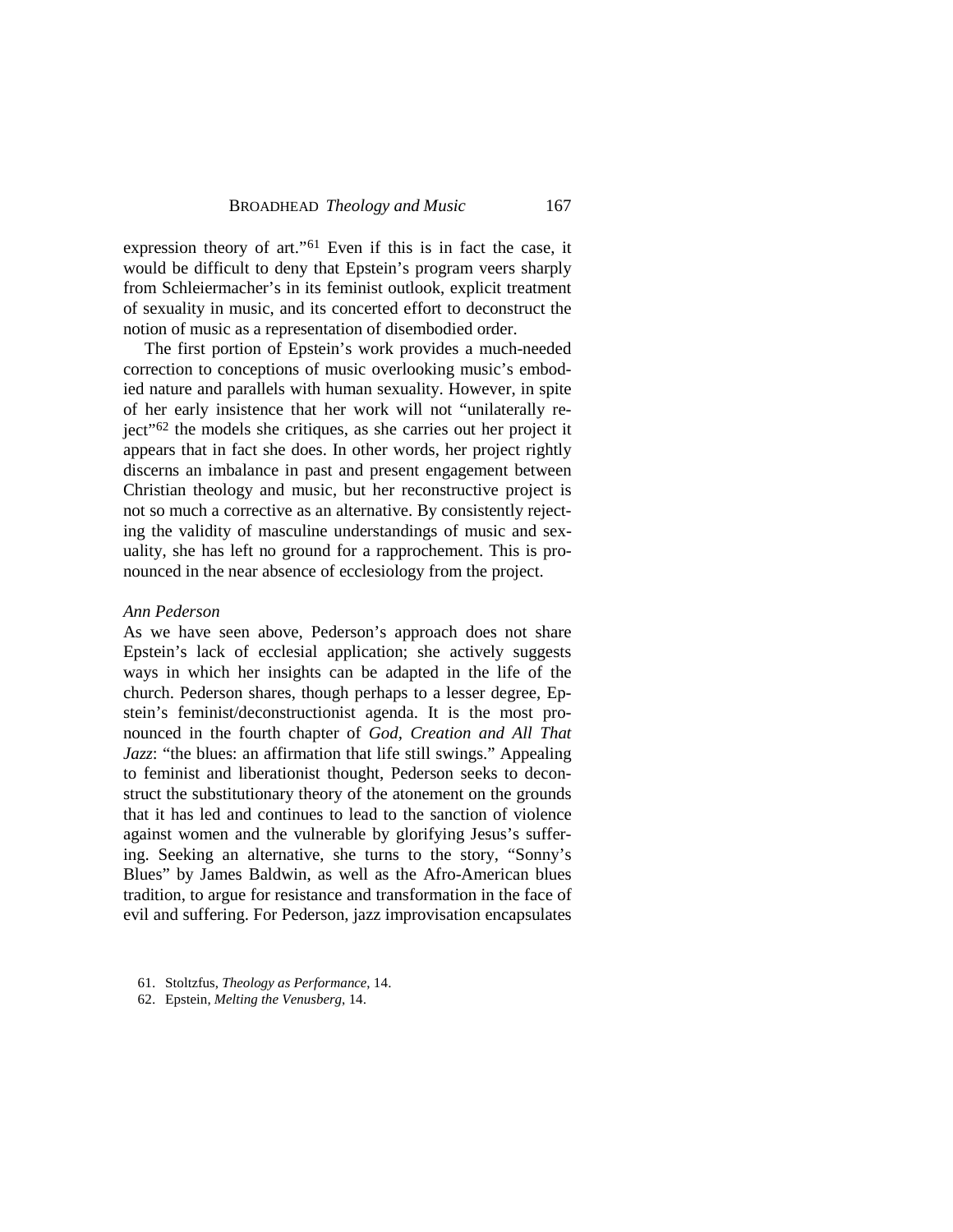this response: the jazz musician reacts and plays on through the hardships of life.

Like Epstein, Pederson does not leave space for redemption or re-appropriation of the things she rejects. The line connecting the substitutionary theory of atonement to the perpetration of violence effectively outlaws its proponents.

### *Assessment and Projections*

Above, I pointed out the weakness of the feminist approach to the intersection of theology in music with respect to a lack of space for rapprochement. This need not be a fatal flaw; it can be solved from within or from without. To solve the problem from within, feminist authors need to clarify how previous models can be resituated in light of the ones they propose. It is not enough to claim that one does not intend to abandon or jettison previous models, especially when the rhetoric points in precisely the opposite direction. To solve the problem from without, those being critiqued need first to acknowledge the critiques being made and then find a way of responding appropriately.

Looking ahead, it is possible that other marginalized voices will join in the task of ferreting out injustices in the narratives of theology and music, perhaps providing new alternatives. Sometimes critiques must be pointed and sharp, but it is to be hoped that ultimately harmony will triumph over cacophony.

## *Conclusion*

While it does not present a unified front, there can be little doubt that a new field is arising from the dialogue between music and theology in light of recent publications. This field represents an intensification, explication, and expansion of the long history of encounters between the two disciplines. Musical aesthetics, analogy, and feminism provide significantly different approaches to the task, but I do not believe they need to be mutually exclusive. This survey has highlighted representative works in the field, but there remain many works to consider, some just outside of its scope. Hopefully critical mass will soon be attained and an important, if still fledgling, field of study will draw a new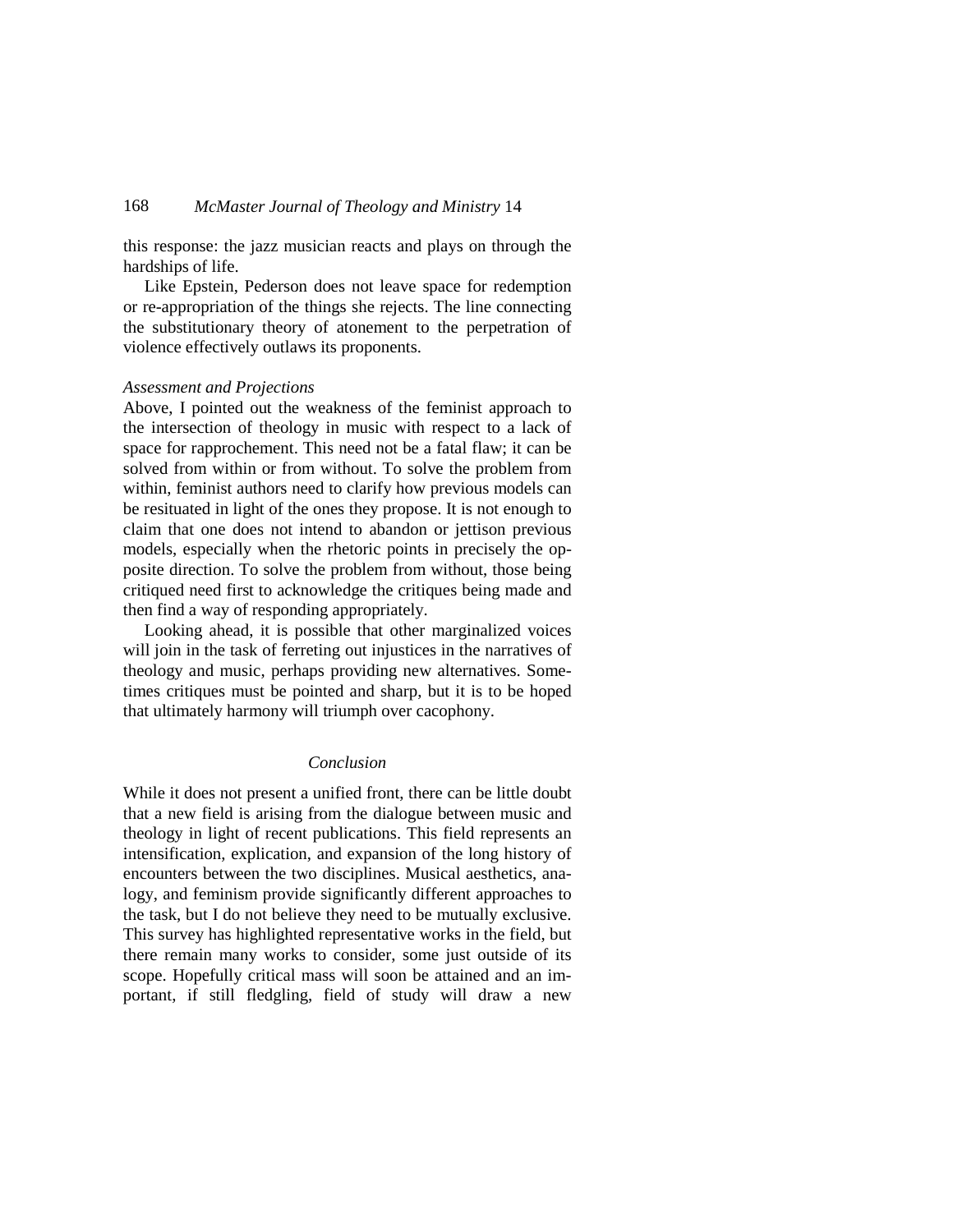generation of scholars to aid in the ongoing renewal of the theological enterprise.

### *Bibliography*

- Begbie, Jeremy S. *Resounding Truth: Christian Wisdom in the World of Music*. Engaging Culture. Grand Rapids: Baker Academic, 2007.
- ———. *Theology, Music and Time*. Cambridge Studies in Christian Doctrine. Cambridge: Cambridge University Press, 2000.
- ———. *Voicing Creation's Praise: Towards a Theology of the Arts*. Edinburgh: T. & T. Clark, 1991.
- Blackwell, Albert L. "Review of *Theology, Music and Time*." In *Journal of Religion* 18 (2002) 473–74.

———. *The Sacred in Music*. Louisville: Westminster John Knox, 1999.

- Brown, Frank Burch. "Aesthetics, Music, and Theology: A Review of Current Literature." *The Arts in Religious and Theological Studies* 13, no. 2 (2001) 32–35.
- Bychkov, Oleg V. "Review of *Theology and the Arts: Encountering God through Music, Art, and Rhetoric*." *Modern Theology* 17 (2001) 516–18.
- Epstein, Heidi. *Melting the Venusberg: A Feminist Theology of Music*. New York: Continuum, 2004.
- Gentner, Dedre. "Analogy." In *A Companion to Cognitive Science*, edited by William Bechtel, George Graham, and D. A. Balota, 107–13. Malden, MA: Blackwell, 1998.